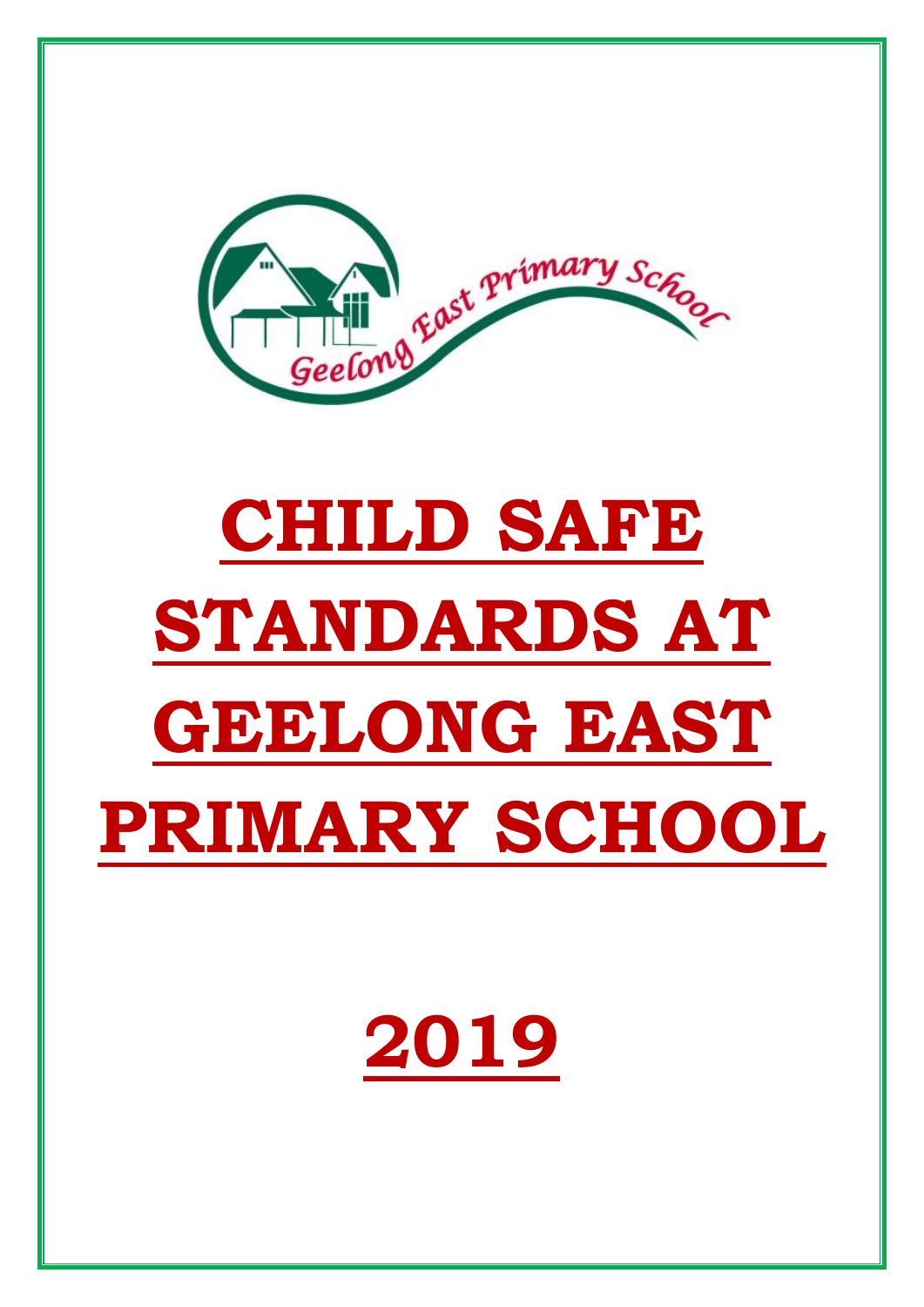

## Child Safe Standards

#### **Policy**

#### **RATIONALE**

The *Education and Training Reform Act (2006* the Act) provides the minimum standards that schools (and other education providers) must satisfy in order to be registered and remain registered in the Act.

*Ministerial Order 870* specifies the actions that schools must take to meet the child safe standards outlined in the *Act (2006*) and these actions take into account the diversity of schools. This order defines protecting children is everyone's responsibility - parents, communities, governments and business all have a role to play. Therefor Government school staff have a duty of care to students by taking reasonable care to avoid acts of omissions which they can reasonably foresee would likely result in harm or injury to the student and to work for the positive wellbeing of the child. All staff must understand and abide by the professional, moral and legal obligations to implement child protection and child safety policies, protocols and practices.

#### **CHILD SAFE STANDARDS**

Geelong East Primary School is committed to safety and wellbeing of all children and young people. This will be the primary focus of our care and decision-making. Geelong East Primary School has zero tolerance for child abuse. Geelong East Primary School is committed to providing a child safe environment where children and young people are safe and feel safe, and their voices are heard about decisions that affect their lives. Particular attention will be paid to the cultural safety of Aboriginal children and children from culturally and/or linguistically diverse backgrounds, as well as the safety of children with a disability. Every person involved in Geelong East Primary School has a responsibility to understand the important and specific role he/she plays individually and collectively to ensure that the wellbeing and safety of all children and young people is at the forefront of all they do and every decision they make.

- 1. Strategies to embed on *organisational culture of child safety*, including through effective leadership arrangements
- 2. A *child safe policy* or statement of commitment to child safety
- 3. A *code of conduct* that establishes clear expectations for appropriate behaviour with children
- 4. Screening, supervision, training and other *human resources practices* that reduce the risk of child abuse by new and existing personnel
- 5. Processes for *Responding to and reporting suspected child abuse*
- 6. Strategies to identify and *reduce or remove risks* of child abuse
- 7. Strategies to promote the *participation and empowerment of children*

#### **PURPOSE**

The purpose of this policy is to demonstrate the strong commitment to the care, safety and wellbeing of all our students at Geelong East Primary School. It provides an outline of the policies, procedures and strategies developed to keep students safe from harm, including all forms of abuse at school, online and in other locations provided by the school.

This policy applies to all school staff, including employees, volunteers, contractors and visitors.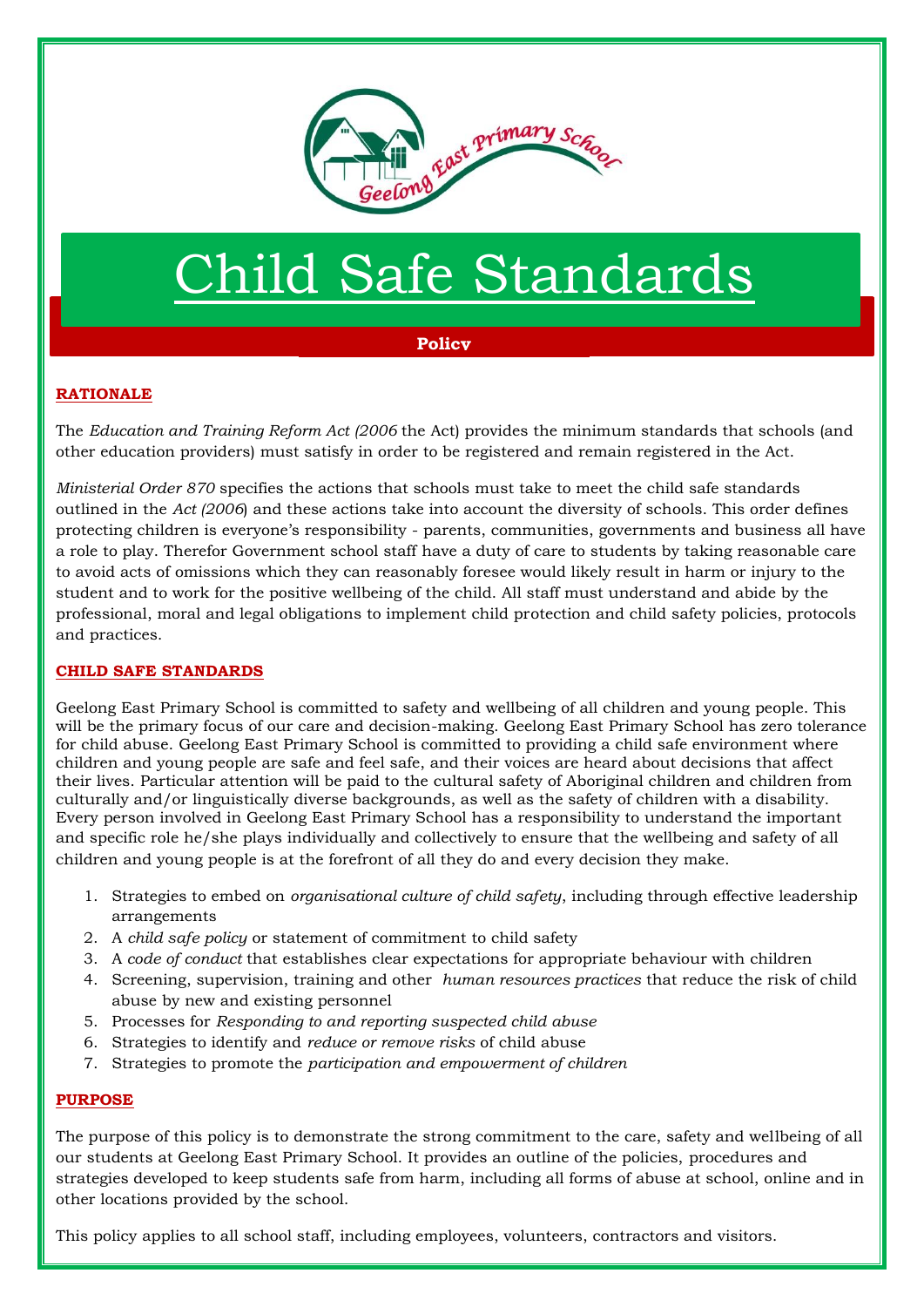#### **POLICY COMMITMENTS**

We aim to create a child-safe and child-friendly environment where children are enjoying learning and play without any concern for their safety. There is particular attention paid to the most vulnerable children, including Aboriginal and Torres Strait Islander children, children from culturally and/or linguistically diverse backgrounds, and children with a disability.

#### **In our planning, decision-making and operations Geelong East Primary School will:**

- 1. Take a preventative, proactive and participatory approach to child safety;
- 2. Value and empower children to participate in decisions which affect their lives;
- 3. Foster a culture of openness that supports all persons to safely disclose risks of harm to children;
- 4. Respect diversity in cultures and child rearing practices while keeping child safety paramount;
- 5. Provide written guidance on appropriate conduct and behaviour towards children;
- 6. Engage only the most suitable people to work with children and have high quality staff and volunteer supervision and professional development;
- 7. Ensure children know who to talk with if they are worried or are feeling unsafe, and that they are comfortable and encouraged to raise such issues;
- 8. Report suspected abuse, neglect or mistreatment promptly to the appropriate authorities;
- 9. Share information appropriately and lawfully with other organisations where the safety and wellbeing of children is at risk following our school protocol.

#### **Our commitment to our students:**

- (a) We commit to the safety and wellbeing of all children and young people enrolled in our school
- (b) We commit to providing children and young people with positive, safe and nurturing experiences
- (c) We commit to listening to children and young people and empowering them by taking their views seriously, and addressing any concerns that they raise with us
- (d) We commit to taking action to ensure children and young people are protected from abuse or harm
- (e) We commit to teaching children and young people the necessary skills and knowledge to understand and maintain their personal safety and wellbeing
- (f) We commit to seeking input and feedback from students regarding the creation of a safe school environment

#### **Our commitment to parents and guardians:**

- (a) We commit to communicating honestly and openly with parents and carers about the wellbeing and safety of their children
- (b) We commit to engaging with, and listening to, the views of parents and carers about our childsafety practice, policies and procedures
- (c) We commit to transparency in our decision-making with parents and carers where it will not compromise the safety of children or young people
- (d) We commit to acknowledging the cultural diversity of students and families, and being sensitive to how this may impact on student safety issues
- (e) We commit to continuously reviewing and improving our systems to protect children from abuse

#### **Our commitment to our school staff (employees, volunteers and contractors):**

- (a) We commit to providing all Geelong East Primary School staff with the necessary support to enable them to fulfil their roles
- (b) We commit to providing regular opportunities to clarify and confirm policy and procedures in relation to child safety and young people's protection and wellbeing. This will include annual training in the principles and intent of the Child Safety Policy and Child Safety Code of Conduct, and staff responsibilities to report concerns
- (c) We commit to listening to all concerns voiced by Geelong East Primary School staff about keeping children and young people safe from harm
- (d) We commit to providing opportunities for Geelong East Primary School employees, volunteers and contractors to receive formal debriefing and counselling arising from incidents of the abuse of a child or young person as needed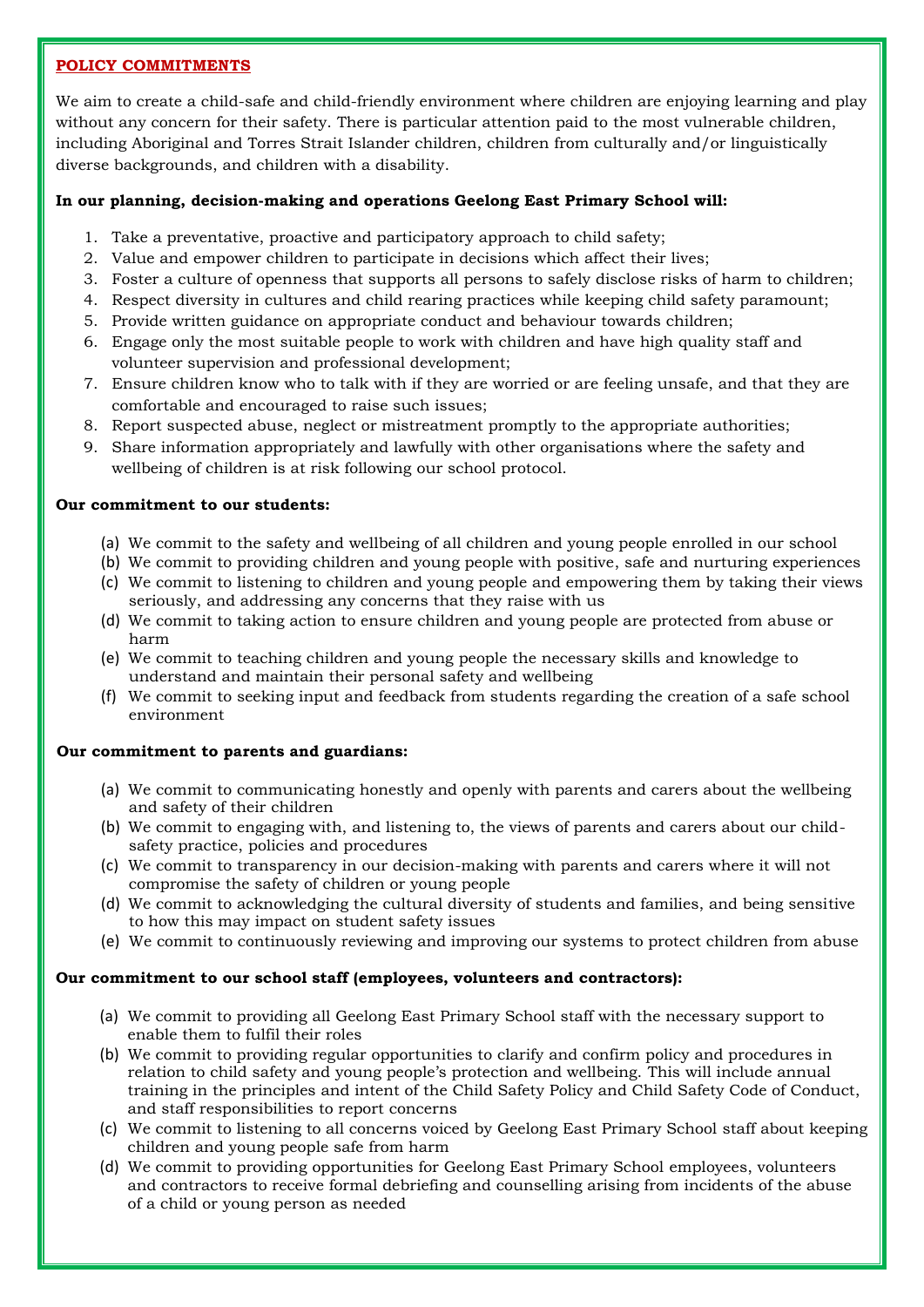#### **RESPONSIBILITIES**

Every person employed or volunteering at Geelong East Primary School has a responsibility to understand the important and specific role he/she plays individually and collectively to ensure the wellbeing and safety of all students.

Fulfilling the roles and responsibilities contained in each member of staff role description, does not displace or discharge any other obligations that arise if a person develops a belief of a child who is at risk of abuse,

The school has allocated roles and responsibilities for child safety as follows:

#### **School Leadership**

The principal, the school governing authority and school leaders at Geelong East Primary School recognise their particular responsibility to ensure the development of preventative and proactive strategies that promote a culture of openness, awareness of and shared responsibility for child safety. Responsibilities include:

- creating an environment for children and young people to be safe and to feel safe
- upholding high principles and standards for all staff, volunteers, contractors and visitors
- promoting models of behaviour between adults and children and young people based on mutual respect and consideration
- ensuring thorough and rigorous practices are applied in the recruitment, screening and ongoing professional learning of staff
- ensuring that school personnel have regular and appropriate learning to address child safety matters
- providing regular opportunities to clarify and confirm legislative obligations, policy and procedures in relation to child and young people's protection and wellbeing
- ensuring the school meets the specific requirements of the Victorian Child Safe Standards as set out in [Ministerial Order No. 870](http://www.gazette.vic.gov.au/gazette/Gazettes2016/GG2016S002.pdf)

#### **Responsibilities of School Staff (employees, volunteers and contractors)**

Responsibilities include:

- treating children and young people with dignity and respect, acting with propriety, providing a duty of care, and protecting children and young people in their care
- following the legislative and internal school processes in the course of their work, if they form a reasonable belief that a child or young person has been or is being abused or neglected
- providing a physically and psychologically safe environment where the wellbeing of children and young people is nurtured
- undertaking regular training and education in order to understand their individual responsibilities in relation to child safety and the wellbeing of children and young people
- assisting children and young people to develop positive, responsible and caring attitudes and behaviours which recognise the rights of all people to be safe and free from abuse
- following the school's Child Safety Code of Conduct

#### **EXPECTATIONS OF EMPLOYEES, VOLUNTEERS, VISITORS AND CONTRACTORS**

At Geelong East Primary School we expect employees, volunteers, visitors and contractors to proactively ensure the safety of students at all times and to take appropriate action if there are concerns about the safety of any child at the school. All school staff must remain familiar with the relevant laws, the code of conduct, and policies and procedures in relation to child protection and to comply with all requirements.

We have developed a Child Safety Code of Conduct for all adults, which recognises the critical role that school staff play in protecting students in our care and establishes clear expectations of school employees, volunteers, visitors and contractors for appropriate behaviour with children in order to safeguard them against abuse and or neglect. Our Code also protects school staff through clarification of acceptable and unacceptable behaviour.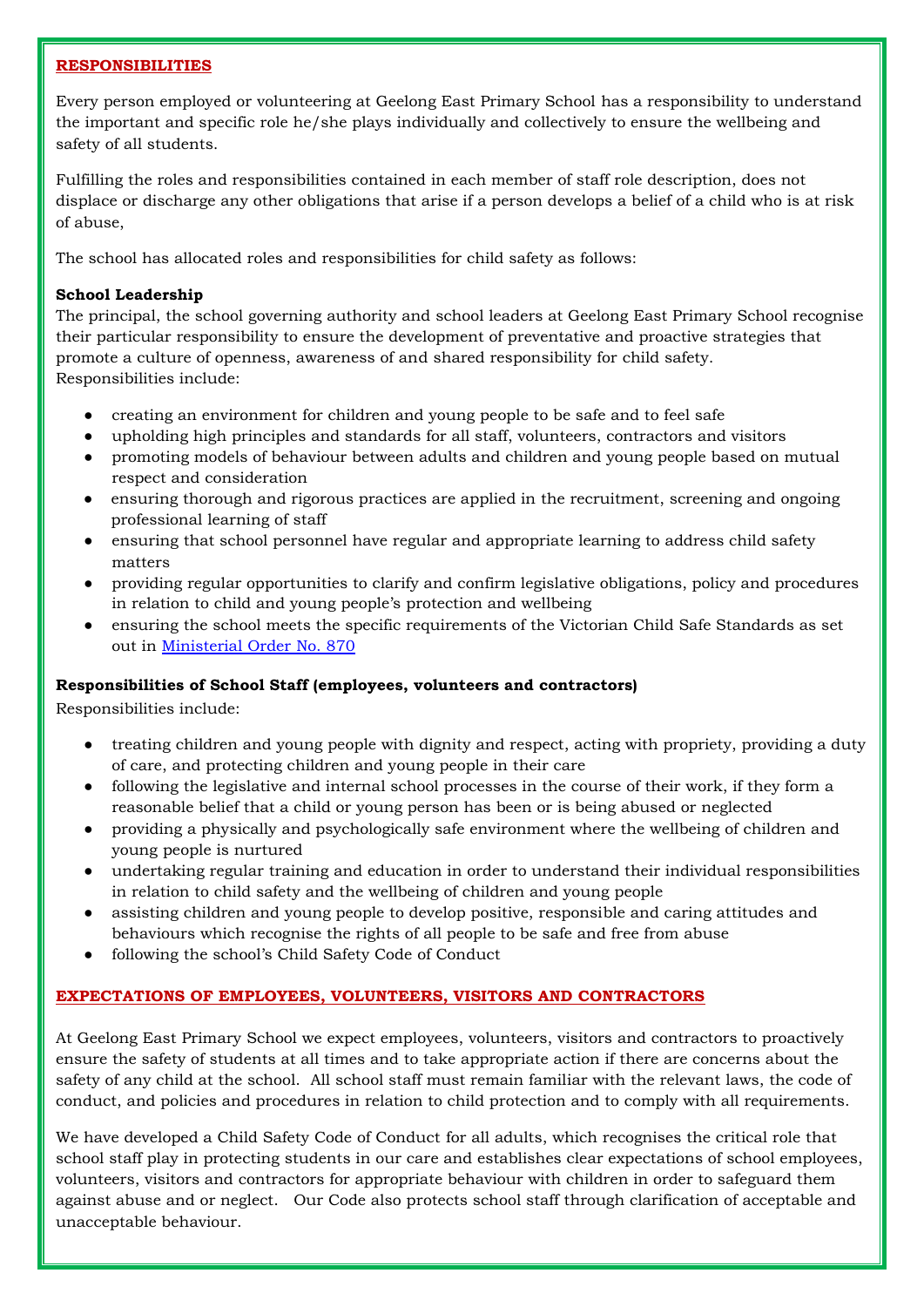#### **STUDENT PARTICIPATION IN CHILD SAFETY**

At Geelong East Primary School, we actively encourage all students to openly express their views and feel comfortable about giving voice to the things that are important to them. We teach students about what they can do if they feel unsafe and enable them to understand, identify, discuss and report on child safety. We listen to and act on any concerns students, or their parents or carers, raise with us.

#### **REPORTING AND RESPONDING**

Our school records any child safety complaints, disclosures or breaches of the Child Safety Code of Conduct, and stores the records in accordance with security and privacy requirements. Our school complies with legal obligations that relate to managing the risk of child abuse under the *Children, Youth and Families Act 2005* (Vic.), the *Crimes Act 1958* (Vic.) and the recommendations of the *[Betrayal of Trust](http://www.parliament.vic.gov.au/fcdc/article/1788)* report.

Child protection reporting obligations fall under separate pieces of legislation with differing reporting requirements.

Our school's **Mandatory Reporting Policy,** -sets out the actions required under the relevant legislation when there is a reasonable belief that a child at our school is in need of protection or a criminal offence has been committed, and provides guidance and procedures on how to make a report.

Our policy assists staff, volunteers and families to:

- identify the indicators of a child or young person who may be in need of protection
- understand how a 'reasonable belief' is formed
- make a report of a child or young person who may be in need of protection
- comply with mandatory reporting obligations under child protection law and their legal obligations relating to criminal child abuse and grooming under criminal law

Our school also follows the Department of Education's "Four Critical Actions for Schools- Responding to Incidents, disclosures and Suspicions of Child Abuse". (Which is displayed in every office across the school).

#### **RECRUITMENT OF STAFF**

When recruiting and selecting employees, contractors, visitors and volunteers involved in child-connected work, we make all reasonable efforts to:

- confirm the applicant's Working with Children Check and National Police Check status and/or professional registration (as relevant)
- obtain proof of personal identity and any professional or other qualifications
- verify the applicant's history of work involving children
- obtain references that address the applicant's suitability for the job and working with children

We have processes for monitoring and assessing the continuing suitability of school staff to work with children, including regular reviews of the status of Working with Children Checks and staff professional registration requirements such as Victorian Institute of Teaching (VIT) registration.

#### **RISK MANAGEMENT AND RISK ASSESSMENT**

At Geelong East Primary School we are committed to proactively and systematically identifying and assessing risks to student safety across our whole school environment, and reducing or eliminating (where possible) all potential sources of harm. We document, implement, monitor and periodically review our risk management strategies for child safety and ensure that the strategies change as needed and as new risks arise. We will conduct the Risk Assessment tool provided by DET annually, unless required sooner, to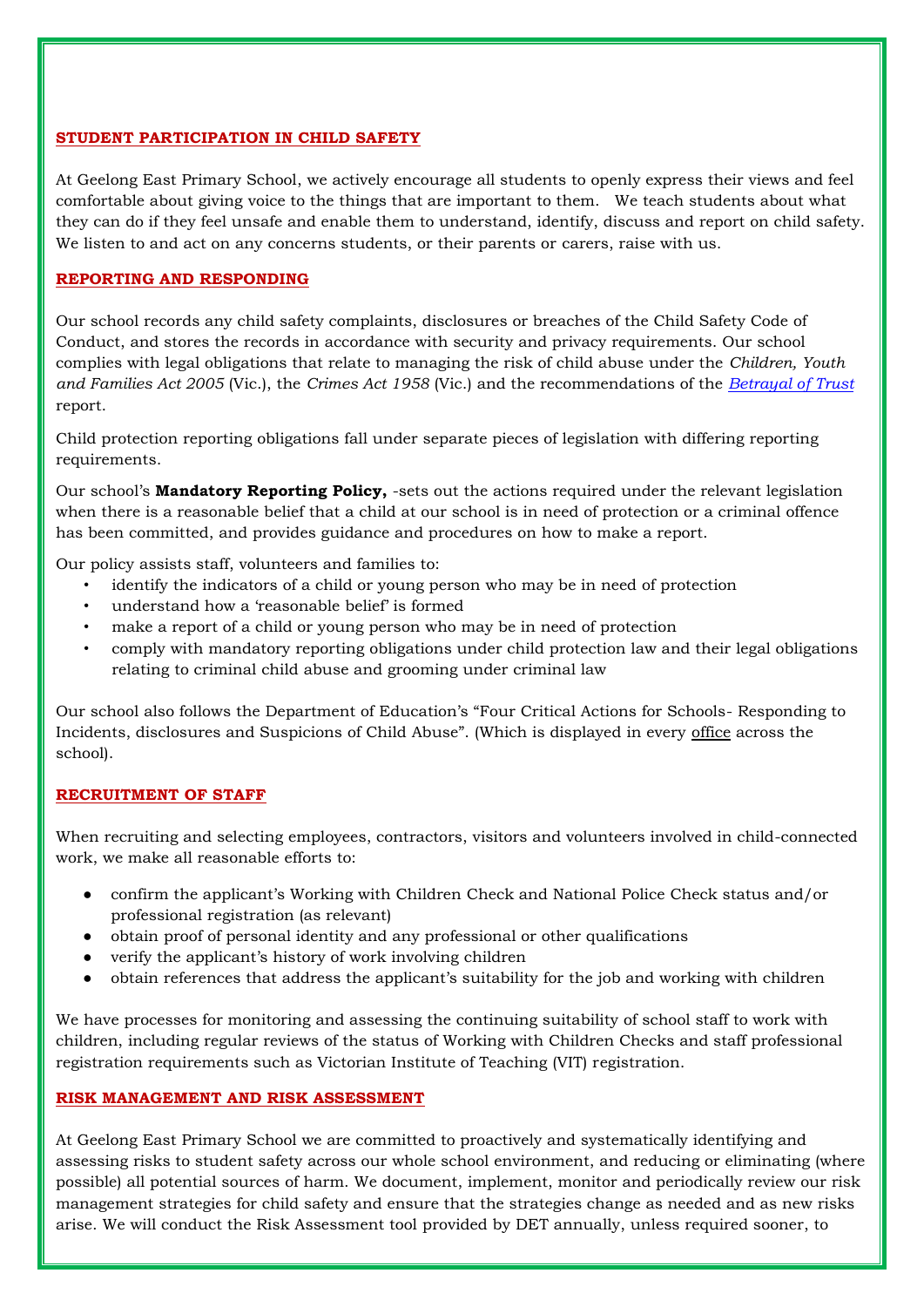identify any changes in risks or strategies. All staff will be briefed on our child safe standards and associated policies annually.

#### **RELEVANT LEGISLATION**

- *Children, Youth and Families Act 2005* (Vic)
- *Working with Children Act 2005* (Vic)
- *Education and Training Reform Act 2006* (Vic)
- *Equal Opportunity Act 2010* (Vic)
- *Privacy Act 1988* (Cwth)
- *Crimes Act 1958* (Vic)
- *Respectful Relationships Framework (Mandated as of 2018)*

Three new criminal offences have been introduced under this Act:

- a) **[Failure to disclose offence:](http://www.justice.vic.gov.au/home/safer%2Bcommunities/protecting%2Bchildren%2Band%2Bfamilies/failure%2Bto%2Bdisclose%2Boffence)** Any adult who forms a reasonable belief that a sexual offence has been committed by an adult against a child under 16 has an obligation to report that information to police. Failure to disclose the information to police is a criminal offence.
- b) **[Failure to protect offence:](http://www.cecv.catholic.edu.au/http:/www.justice.vic.gov.au/home/safer%2Bcommunities/protecting%2Bchildren%2Band%2Bfamilies/failure%2Bto%2Bprotect%2Boffence)** This offence will apply when a child under the age of 16 under and under the care, supervision or authority of a relevant organisation becomes a victim of a sexual offence committed by an adult associated with that organisation. A person in a position of authority in the organisation will commit the offence if they know of the risk of abuse and have the power or responsibility to reduce or remove the risk, but negligently fail to do so.
- i) **[Grooming offence:](http://www.justice.vic.gov.au/home/safer%2Bcommunities/protecting%2Bchildren%2Band%2Bfamilies/grooming%2Boffence)** This offence targets predatory conduct designed to facilitate later sexual activity with a child. Grooming can be conducted in person or online, for example via interaction through social media, web forums and emails.

#### **BREACH OF POLICY**

Where an **employee** is suspected of breaching any obligation, duty or responsibility within this Policy, Geelong East Primary school may start the process under Complaints, Misconduct and Unsatisfactory Performance guidelines for managing employment concerns. This may result in disciplinary consequences.

Where the **principal** is suspected of breaching any obligation, duty or responsibility within this policy, the concerned party is advised to contact the Regional Director. Relevant notification should also be made to the Department of Education and Training.

Where any **other member of the school community** is suspected of breaching any obligation, duty or responsibility within this policy, the school is to take appropriate action, including in accordance with established policies and procedures, and/or contact Department of Education (Conduct and Ethics Branch and Legal Branch) and Department of Health and Human Services (DHHS).

#### **DEPARTMENT OF EDUCATION POLICIES**

- [Policy 2.2: Guidelines Relating to the Employment of Staff](http://www.cem.edu.au/publications-policies/policy/policy-2.2-guidelines-employment-of-staff/) (currently under review)
- [Policy 2.19: Child Protection](http://www.cem.edu.au/publications-policies/policy/policy-2.19-child-protection-repoting-obligations/)  Reporting Obligation[s](http://www.cem.edu.au/publications-policies/policy/policy-2.19-child-protection-repoting-obligations/)
- Policy 2.19a: School Guidelines –[Police and DHHS Interview Protocols](http://www.cem.edu.au/publications-policies/policy/policy-2.19a-police-and-dhhs-interview-protocols/)
- [Ministerial Order No. 870](http://www.gazette.vic.gov.au/gazette/Gazettes2016/GG2016S002.pdf)
- Mandatory Reporting

#### **EVALUATION**

This policy will be reviewed as part of the schools cyclic review process.

Ratified May 2019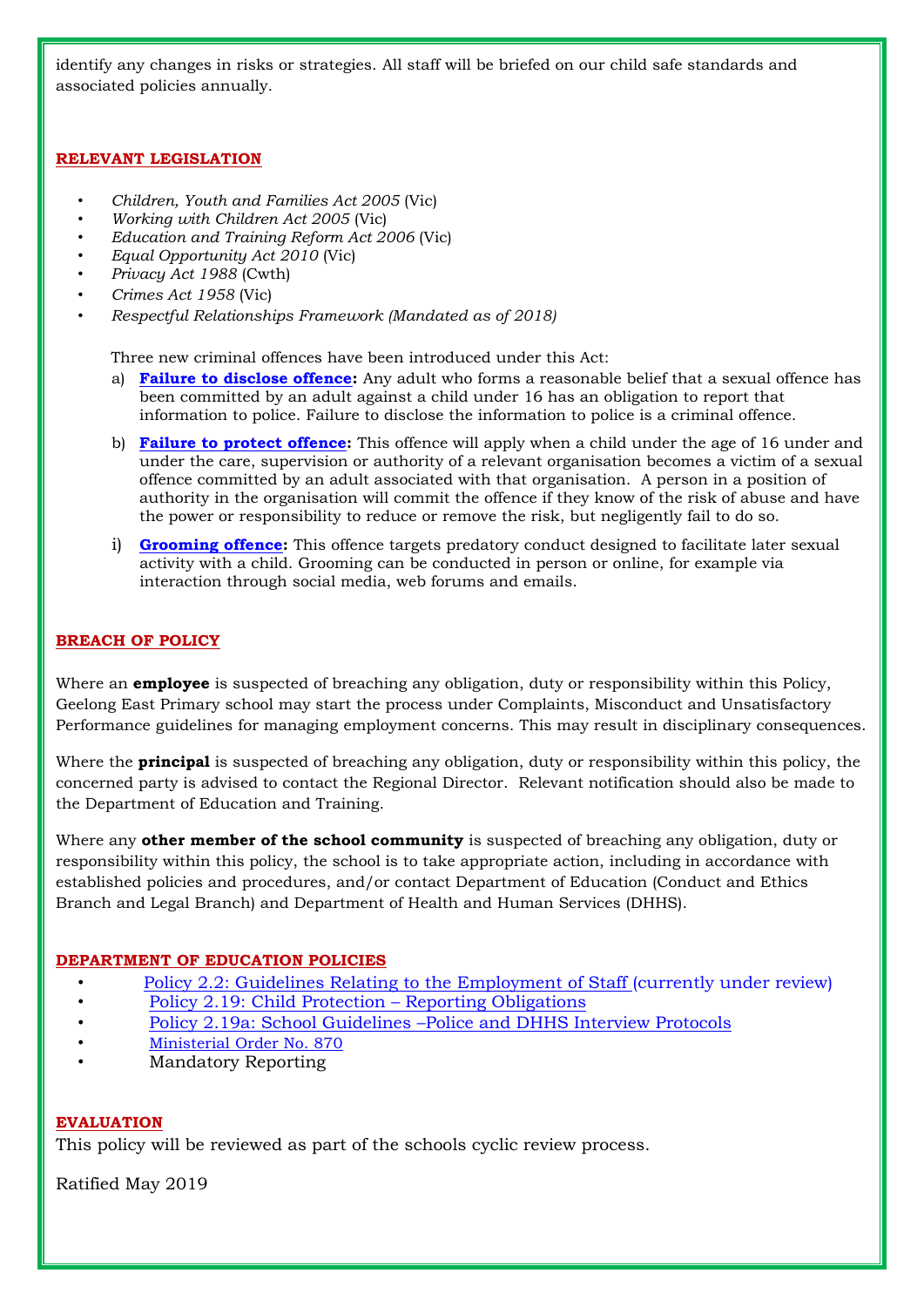

### Child Safe Standards

**Code of Conduct**

#### **Child Safe Code of Conduct for Staff and Volunteers**

**All staff and volunteers of Geelong East Primary School are required to observe child safe principles and expectations for appropriate behaviour towards and in the company of children, as noted below.**

**All personnel of Geelong East Primary School are responsible for supporting the safety, participation, wellbeing and empowerment of children by:**

- adhering to the **Geelong East Primary School** child safe policy at all times / upholding the **Geelong East Primary School** statement of commitment to child safety at all time
- taking all reasonable steps to protect children from abuse
- treating everyone with respect
- listening and responding to the views and concerns of children, particularly if they are telling you that they or another child has been abused and/or are worried about their safety or the safety of another
- promoting the cultural safety, participation and empowerment of Aboriginal children (for example, by never questioning an Aboriginal child's self-identification)
- promoting the cultural safety, participation and empowerment of children with culturally and/or linguistically diverse backgrounds (for example, by having a zero tolerance of discrimination)
- promoting the safety, participation and empowerment of children with a disability (for example, during personal care activities)
- ensuring as far as practicable that adults are not left alone with a child
- reporting any allegations of child abuse to **Geelong East Primary School** Inclusion Team/ leadership, and ensure any allegation to reported to the police or child protection
- reporting any child safety concerns the **Geelong East Primary School** Inclusion Team/ leadership
- if an allegation of child abuse is made, ensure as quickly as possible that the child(ren) are safe
- encouraging children to 'have a say' and participate in all relevant organisational activities where possible, especially on issues that are important to them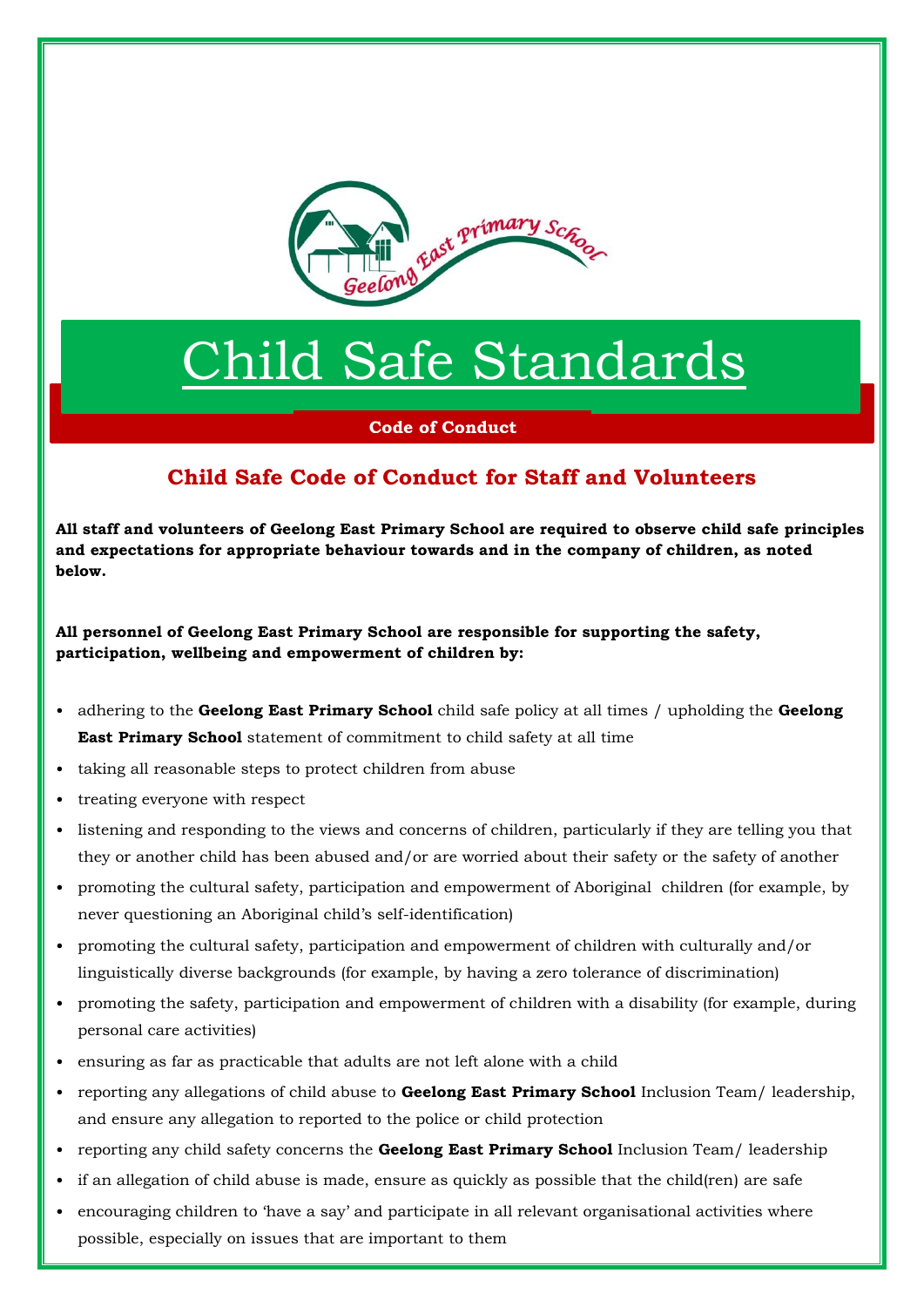#### **Staff and volunteers must not:**

- develop any 'special' relationships with children that could be seen as favouritism (for example, the offering of gifts or special treatment for specific children)
- exhibit behaviours with children which may be construed as unnecessarily physical (for example inappropriate sitting on laps.)
- put children at risk of abuse (for example, by locking doors)
- do things of a personal nature that a child can do for themselves, such as toileting or changing clothes
- engage in open discussions of a mature or adult nature in the presence of children (for example, personal social activities)
- use inappropriate language in the presence of children
- express personal views on cultures, race or sexuality in the presence of children
- discriminate against any child, including because of culture, race, ethnicity or disability
- have contact with a child or their family outside of our organisation without our leadership team's knowledge and/or consent (for example, no babysitting). Accidental contact, such as seeing people in the street, is appropriate)
- have any online contact with a child or their family
- ignore or disregard any suspected or disclosed child abuse.

By observing these standards you acknowledge your responsibility to immediately report any breach of this code to the **Geelong East Primary School** Inclusion/ leadership.

#### If you believe a child is at immediate risk of abuse phone 000.

**I agree that the content of this document is clear and I understand my role as a member of Geelong East Primary School and that I must adhere to this Code of Conduct:**

Name: ………………………………............. Signature: …………………………………… Date: ……………………..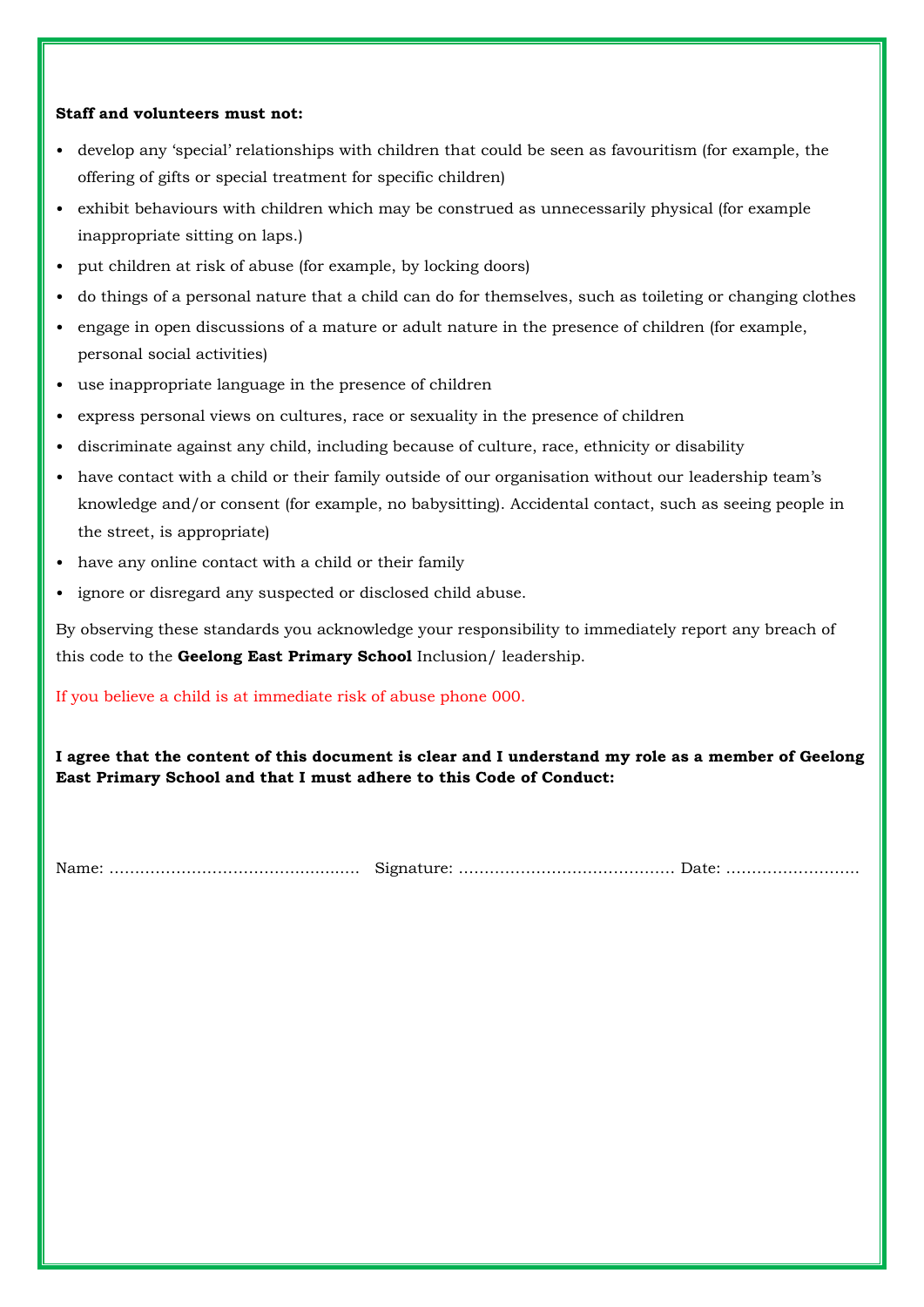

### Mandatory Reporting

**Policy** 

#### **RATIONALE**

A broad range of professional groups are identified in the *Children Youth and Families Act 2005* (CYFA) as mandatory reporters. Mandated staff members must make a report to Child Protection as soon as practicable after forming a belief, on reasonable grounds, that a child or young person is in need of protection from significant harm as a result of physical injury or sexual abuse, and the child's parents are unable or unwilling to protect the child.

The following professionals are prescribed as mandatory reporters under section 182 of the CYFA:

- primary and secondary school teachers and principals (including students in training to become teachers)
- registered medical practitioners (including psychiatrists)
- nurses (including school nurses)
- police.

There may be times when two or more mandated staff members, for example a teacher and a principal, have formed a belief about the same child or young person on the same occasion. In this situation it is sufficient for only one of the mandated staff members to make a report. The other staff member is obliged to ensure that the report has been made and that all of the grounds for their own belief were included in the report made by the other staff member.

#### **IMPLEMENTATION**

At Geelong East primary School we will ensure the health and welfare of all children are protected through supporting any person who is registered as a teacher under the *Education and Training Reform Act 2006*, or any person who has been granted permission to teach under that Act, including principals, is mandated to make a report to Child Protection. In the course of undertaking their professional duties, mandated staff members are required to report their belief, when the belief is formed on reasonable grounds, which a child is in need of protection from significant harm as a result of sexual abuse or physical injury. A copy of the PROTECT DET procedure will be visible at the front office of the school at all times.

#### **Non-mandated staff members**

Section 183 of the CYFA states that **any person,** who believes on reasonable grounds that a child is in need of protection, may report their concerns to Child Protection. This means that any person, including non-mandated school staff, is able to make a report to Child Protection when they believe that a child or young person is at risk of harm and in need of protection, and the child's parents are unable or unwilling to protect the child.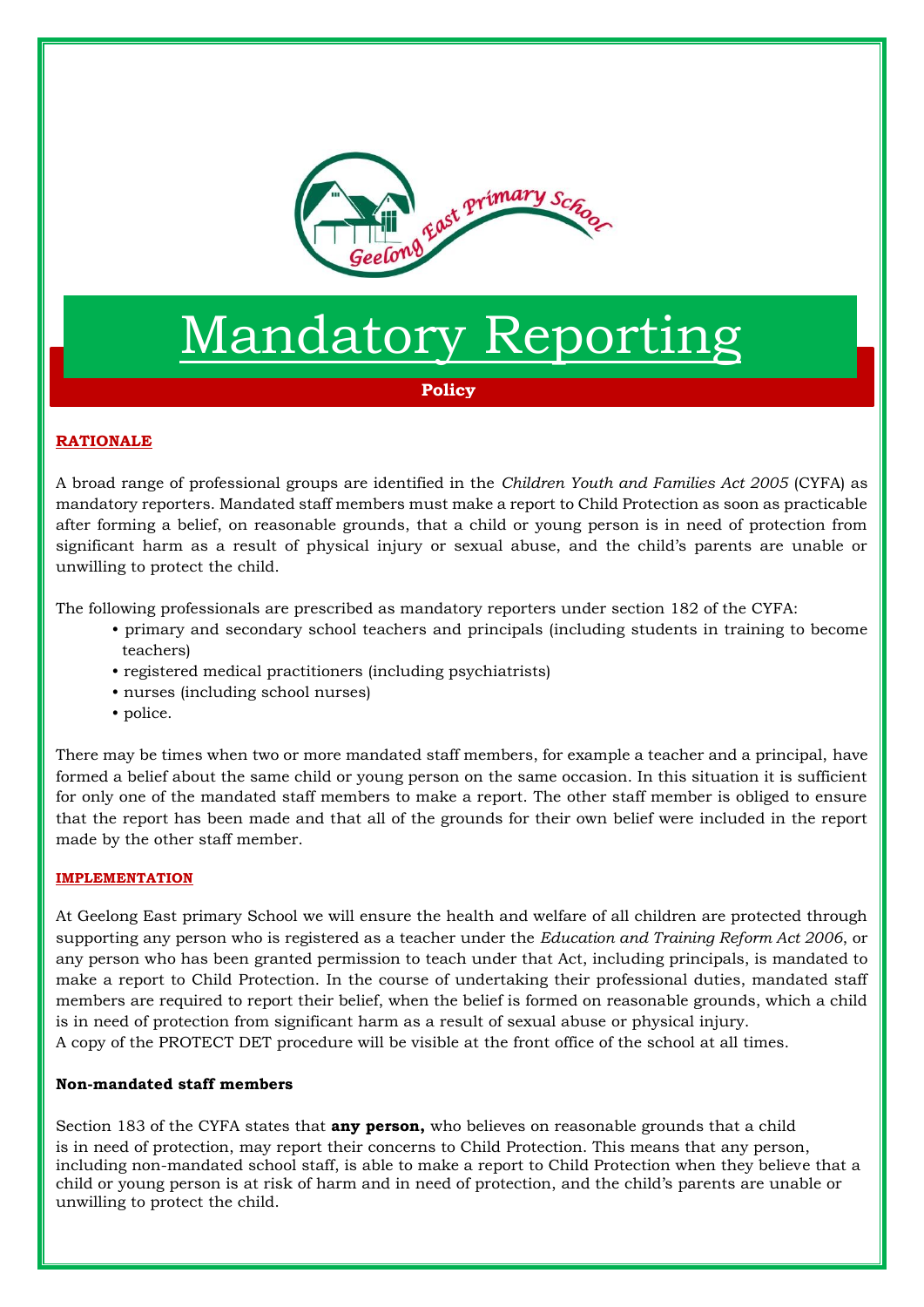Under the current [Ministerial Order No. 870](http://www.gazette.vic.gov.au/gazette/Gazettes2016/GG2016S002.pdf) , protecting children is **everyone's** responsibility- parents, community and staff. Those members of staff who are not mandated to report (except sexual offences where ALL are mandated to report), do have to follow the policy and procedures of Geelong East Primary school and notify the Educational Adjustment Team/ Leadership with any 'reportable' information. The staff member will be advised by the Educational Adjustment Team/ Leadership on what will need to occur next.

#### **Forming a belief on reasonable grounds**

A person may form a belief on reasonable grounds that a child is in need of protection after becoming aware that a child or young person's health, safety or wellbeing is at risk and the child's parents are unwilling or unable to protect the child.

There may be reasonable grounds for forming such a belief if:

- a child or young person states that they have been physically or sexually abused
- a child or young person states that they know someone who has been physically or sexually abused (sometimes the child may be talking about themselves)
- someone who knows the child or young person states that the child or young person has been physically or sexually abused
- a child shows signs of being physically or sexually abused.
- the staff member is aware of persistent family violence or parental substance misuse, psychiatric illness or intellectual disability that is impacting on the child or young person's safety, stability or development
- the staff member observes signs or indicators of abuse, including non-accidental or unexplained injury, persistent neglect, poor care or lack of appropriate supervision
- a child's actions or behaviour may place them at risk of significant harm and the child's parents are unwilling or unable to protect the child.

#### **Reporting a belief**

Staff at Geelong East Primary School, whether or not mandated, need to report their belief when the belief is formed in the course of undertaking their professional duties. A report must be made as soon as practicable after forming the belief and on each occasion on which they become aware of any further reasonable grounds for the belief.

If one staff member has a different view from another staff member about making a report and the staff member continues to hold the belief that a child is in need of protection, that person is obliged to make a report to Child Protection.

Those members of staff who are not mandated to report (except sexual offences where ALL are mandated to report), must follow the policy and procedures of Geelong East Primary school and notify the Inclusion Team/ Leadership with any 'reportable' information.

If you form a belief that needs to be reported then all staff are advised to follow the "Four Critical Actions for Schools: responding to Incidents, Disclosures or Suspicions of Child Abuse" which is displayed in all office rooms across the school.

#### **Protecting the identity of the reporter**

Confidentiality is provided for reporters under the CYFA. The CYFA prevents disclosure of the name or any information likely to lead to the identification of a person who has made a report in accordance with legislation, except in specific circumstances.

The identity of a reporter must remain confidential unless: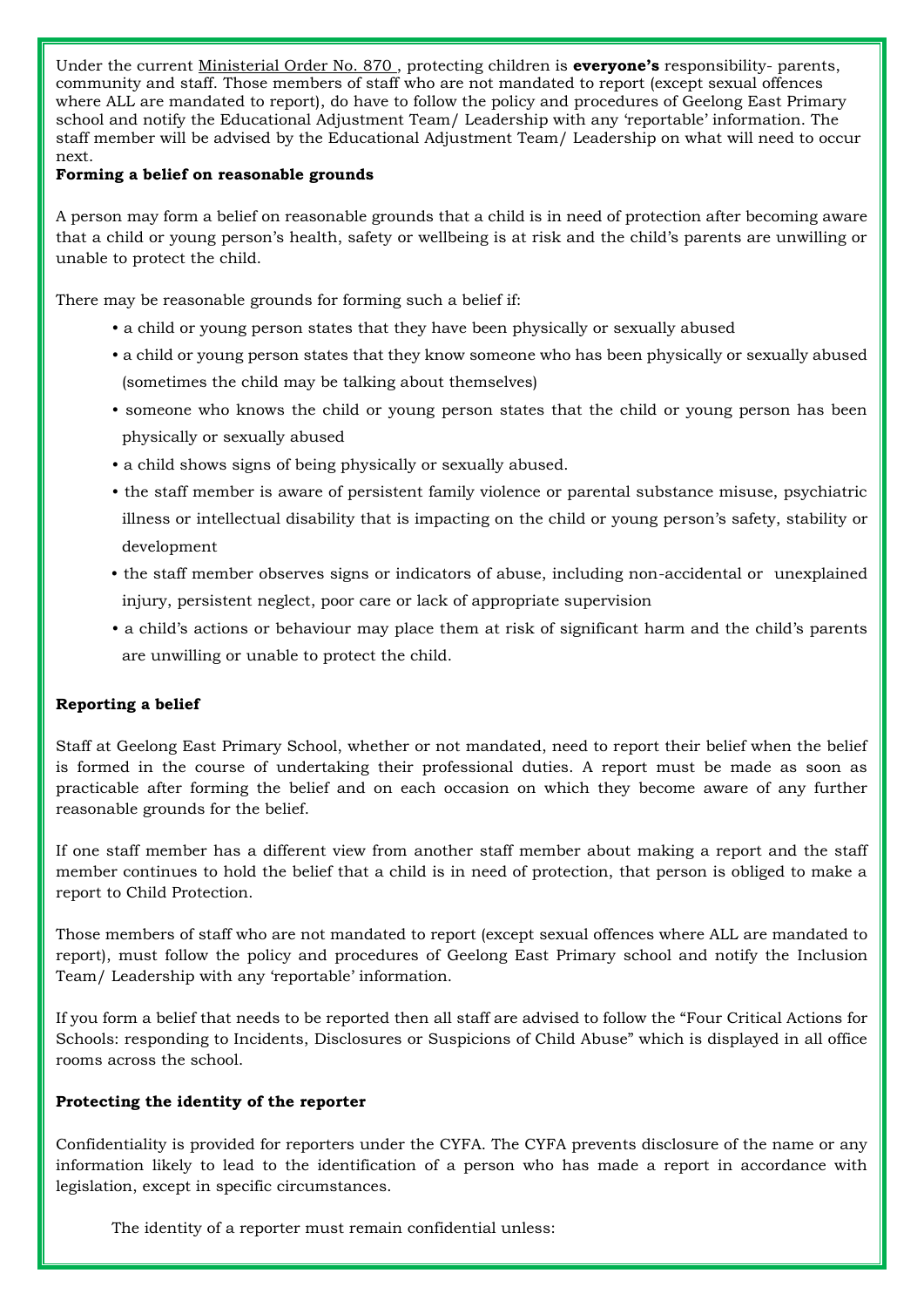- the reporter chooses to inform the child, young person or family of the report
- the reporter consents in writing to their identity being disclosed
- a court or tribunal decides that it is necessary for the identity of the reporter to be disclosed to ensure the safety and wellbeing of the child
- a court or tribunal decides that, in the interests of justice, the reporter is required to attend court to provide evidence.

Information provided during a protective investigation may be used in a court report if the risks to the child or young person require the case to proceed to court. In these circumstances, the source of the information may be required to provide evidence to the court. If Child Protection decides that the report is about a significant concern for the wellbeing of a child, they may refer the report to a community-based child and family service and disclose the identity of the reporter to that service. However, the CYFA provides that neither Child Protection nor the community-based child and family service may disclose the reporter's identity to any other person without the reporter's consent.

#### **Professional protection for reporters**

If a report is made in good faith:

- it does not constitute unprofessional conduct or a breach of professional ethics on the part of the reporter
- the reporter cannot be held legally liable in respect of the report.

This means that a person who makes a report in accordance with the legislation will not be held liable for the eventual outcome of any investigation of the report.

#### **MAKING A REPORT TO CHILD PROTECTION**

The CYFA allows for two types of reports to be made in relation to significant concerns for the safety or wellbeing of a child – a report to Child Protection or a referral to Child FIRST.

A report to Child Protection should be considered if, after taking into account all of the available information, the staff member forms a view that the child or young person is in need of protection because:

- the harm or risk of harm has a serious impact on the child's immediate safety, stability or development
- the harm or risk of harm is persistent and entrenched and is likely to have a serious impact on the child's safety, stability or development
- the child's parents cannot or will not protect the child or young person from harm.

Where during the course of carrying out their normal duties, a school staff member forms the belief on reasonable grounds that a child is in need of protection, the staff member must make a report to Child Protection regarding this belief and the reasonable grounds for it as soon as practicable.

Staff members may form a professional judgement or belief, in the course of undertaking their professional duties based on:

- warning signs or indicators of harm that have been observed or inferred from information about the child
- legal requirements, such as mandatory reporting
- knowledge of child and adolescent development
- consultation with colleagues and other professionals
- professional obligations and duty-of-care responsibilities
- established protocols
- internal policies and procedures in an individual licensed children's service or school.

Upon receipt of a report, Child Protection may seek further information, usually from professionals who may also be involved with the child or family, to determine whether further action is required.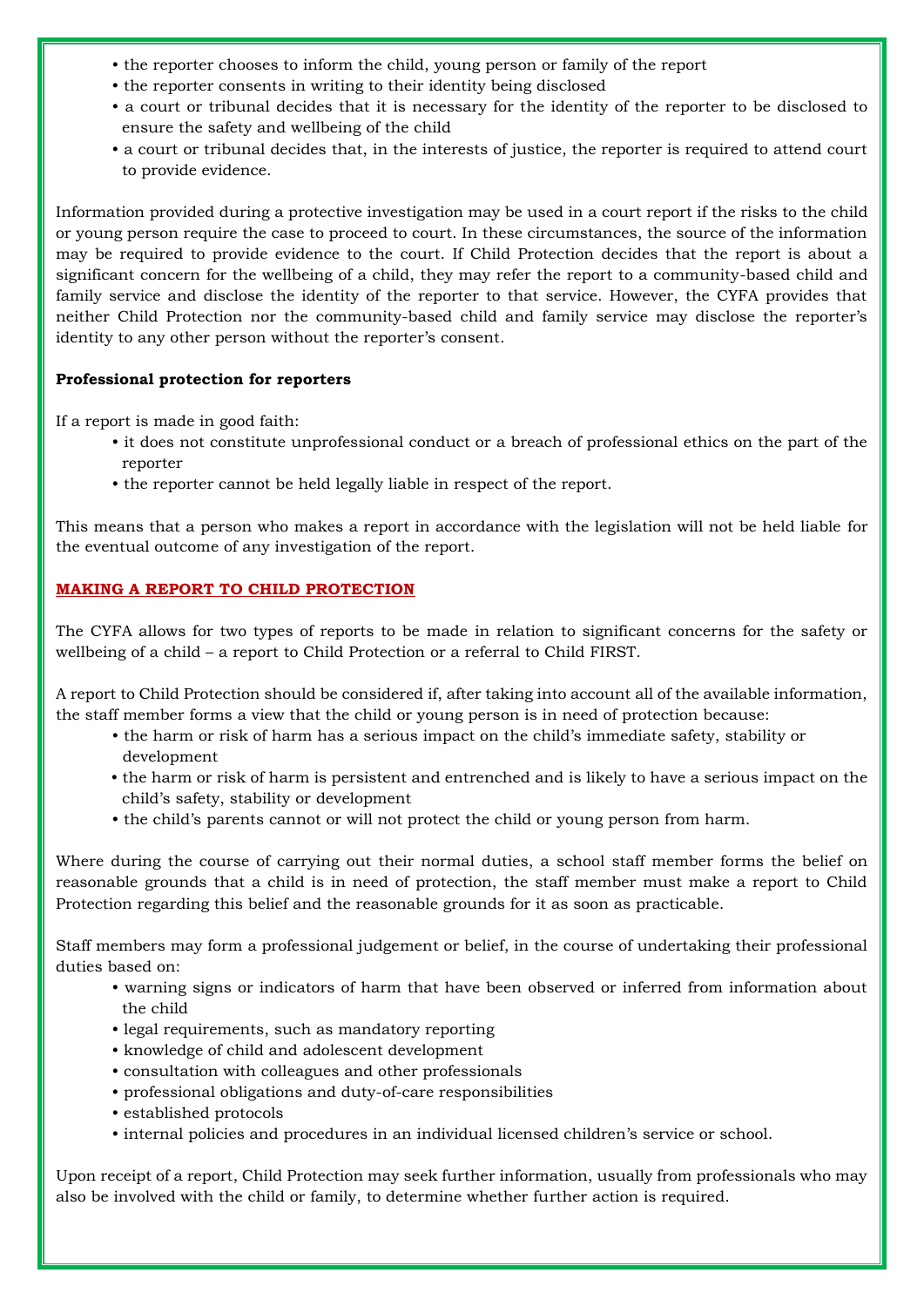In most circumstances, Child Protection will inform the reporter of the outcome of the report. When the report is classified by Child Protection as a Wellbeing Report, Child Protection will, in turn, make a referral to Child FIRST.

Teachers are encouraged to discuss any concerns about the safety and wellbeing of students with the principal. If the principal does not wish to make a mandatory report, this does not discharge the teacher's obligation to do so if they have formed a reasonable belief that abuse may have occurred. If the teacher's concerns continue, even after consultation with the principal or member of the Wellbeing team, that teacher is still legally obliged to make a mandatory report of their concerns.

#### **FAILURE TO REPORT**

**Any staff member** who forms a reasonable belief that a sexual offence has been committed in Victoria by an adult against a **child under 16** must disclose that information to police. Failure to disclose the information to police is a criminal offence under **section** *327 of the Crimes Act 1958 (Victoria)* and applies to **all adults** in Victoria, not just professionals who work with children. The obligation is to disclose that information to the police as soon as it is practicable to do so, except in limited circumstances such as where the information has already been reported to DHHS Child Protection.

For further information about the 'failure to disclose' offence, see*:* **section** *327 of the Crimes Act 1958 (Victoria)*

#### **FAILURE TO PROTECT**

Any staff member in a position of authority who becomes aware that an adult associated with their organisation (such as an employee, contractor, volunteer, sport coach or visitor) poses a risk of sexual abuse to a child **under 16** who is in the care or supervision of the organisation must take all reasonable steps to reduce or remove that risk. Failure to take reasonable steps to protect a child in the organisation from the risk of sexual abuse from an adult associated with the organisation is a criminal offence contained in **section** *49C (2) of the Crimes Act 1958***(Vic.)**. In a school context this will include the principal and the business manager and may also extend to School Counsellors, heads of departments and heads of school.

For further information about the 'failure to protect' offence, see*:* **section** *49C (2) of the Crimes Act 1958***(Vic.)**

#### **ROLE OF STAFF**

Geelong East Primary School staff have a duty of care to protect and preserve the safety, health and wellbeing of children and young people in their care and staff must always act in the best interests of those children and young people. If a staff member has any concerns regarding the health, safety or wellbeing of a child or young person it is important to take immediate action.

#### **Note: The role of investigating an allegation of child abuse rests solely with Child Protection and/or Victoria Police.**

The roles and responsibilities of staff in supporting children and young people who are involved with Child Protection may include acting as a support person for students, attending Child Protection case plan meetings, observing and monitoring students' behaviour, and liaising with professionals.

#### **Confidentiality**

Staff must respect confidentiality when dealing with a case of suspected child abuse and neglect, and may discuss case details and the identity of the child or the young person and their family only with the Educational Adjustments team/ leadership.

When a child or young person has moved to another school, the Assistant Principal/Wellbeing Coordinator must use professional judgement as to what information needs to be passed on. This will be guided by usual procedures for passing on information about a child's general wellbeing or special needs, and the role of the school in any ongoing care plans.

#### **Interviews at Victorian schools**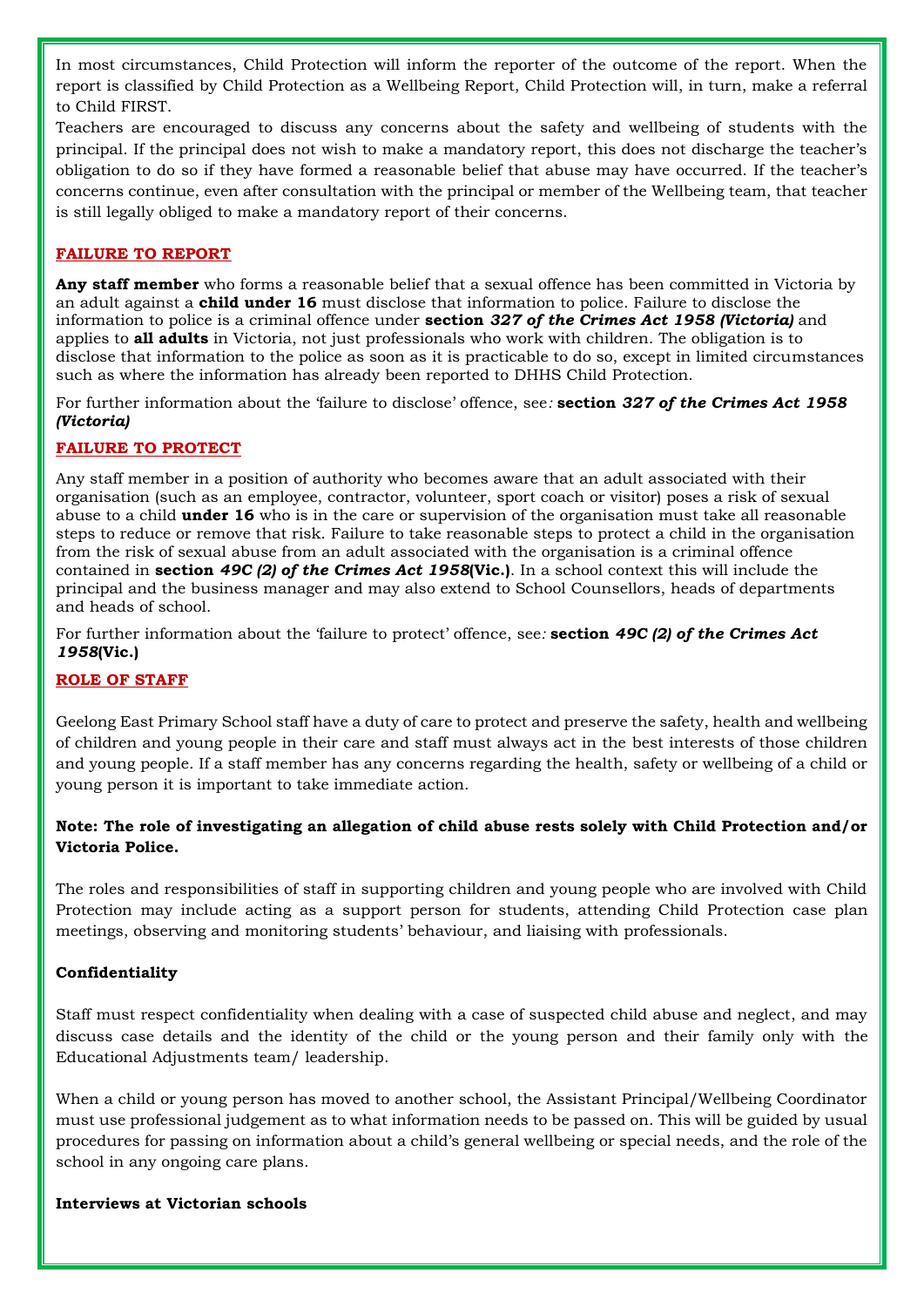Child Protection may conduct interviews of children and young people at school without parental knowledge or consent. However, a child will be interviewed at a Victorian school only in exceptional circumstances and if it is in the child's best interests to proceed in this manner. Child Protection will notify the school of any intention to interview a child or young person. This may occur regardless of whether the school is the source of the report to Child Protection.

When Child Protection practitioners arrive at the school, the school administration office will follow our Visitors policy and request their identification before allowing Child Protection to have access to the child or young person.

#### **Support persons**

Children and young people should be advised of their right to have a supportive adult present during interviews. If a child is too young to understand the significance of the interview, the Principal or Assistant Principal will make arrangements for a supportive adult to attend with the child.

A staff member may be identified as a support person for the child or young person during the interview. Prior to the commencement of the interview, the Child Protection practitioner should always authorise the staff member to receive information regarding Child Protection's investigation. This may occur verbally or in writing using the relevant Child Protection proforma.

Independent persons must refrain from providing their opinions or accounts of events during interviews. A principal or their delegate may act as an independent person when the child or young person is to be interviewed, unless they believe that doing so will create a conflict of interest.

#### **Advising parents, carers or guardians**

Staff **do not require** the permission of parents, carers or guardians to make a report to Child Protection, nor are they required to tell parents, carers or guardians that they have done so. It is the responsibility of Child Protection to advise the parents, carers or guardians of the interview at the earliest possible opportunity. This should occur either before, or by the time the child arrives home

#### **Ensuring that a Child Protection interview takes place**

The school does not have the power to prevent parents, carers or guardians from removing their children from the school and should not attempt to prevent the parents, carers or guardians from collecting the child. If a parent/carer or guardian removes a child before a planned interview has taken place, the principal and/or their nominee should contact Child Protection or Victoria Police immediately.

#### **Staff Training**

Staff will be informed of Mandatory Reporting requirements as part of their initial induction to the school and will be required to complete the Online Mandatory Reporting Module on the DET website annually. Updates will also take place annually as part of the Performance and Development/Staff meeting rotation.

#### **References:**

Crimes Act 1958(Vic) <http://www.education.vic.gov.au/school/principals/health/Pages/childprotection.aspx> [http://www.dhs.vic.gov.au/for-individuals/children,-families-and-young-people/child](http://www.dhs.vic.gov.au/for-individuals/children,-families-and-young-people/child-protection/protecting-children-together)[protection/protecting-children-together](http://www.dhs.vic.gov.au/for-individuals/children,-families-and-young-people/child-protection/protecting-children-together) [http://www.dhs.vic.gov.au/for-service-providers/children%2c-youth-and-families/child](http://www.dhs.vic.gov.au/for-service-providers/children%2c-youth-and-families/child-protection/specialist-practice-resources-for-child-protection-workers/child-development-and-trauma-specialist-practice-resource)[protection/specialist-practice-resources-for-child-protection-workers/child-development-and-trauma](http://www.dhs.vic.gov.au/for-service-providers/children%2c-youth-and-families/child-protection/specialist-practice-resources-for-child-protection-workers/child-development-and-trauma-specialist-practice-resource)[specialist-practice-resource](http://www.dhs.vic.gov.au/for-service-providers/children%2c-youth-and-families/child-protection/specialist-practice-resources-for-child-protection-workers/child-development-and-trauma-specialist-practice-resource) [http://www.dhs.vic.gov.au/\\_\\_data/assets/pdf\\_file/0007/586465/information-guide-registered-teachers](http://www.dhs.vic.gov.au/__data/assets/pdf_file/0007/586465/information-guide-registered-teachers-principals.pdf)[principals.pdf](http://www.dhs.vic.gov.au/__data/assets/pdf_file/0007/586465/information-guide-registered-teachers-principals.pdf) [http://www.dhs.vic.gov.au/for-individuals/children,-families-and-young-people/child-protection/about](http://www.dhs.vic.gov.au/for-individuals/children,-families-and-young-people/child-protection/about-child-abuse)[child-abuse](http://www.dhs.vic.gov.au/for-individuals/children,-families-and-young-people/child-protection/about-child-abuse)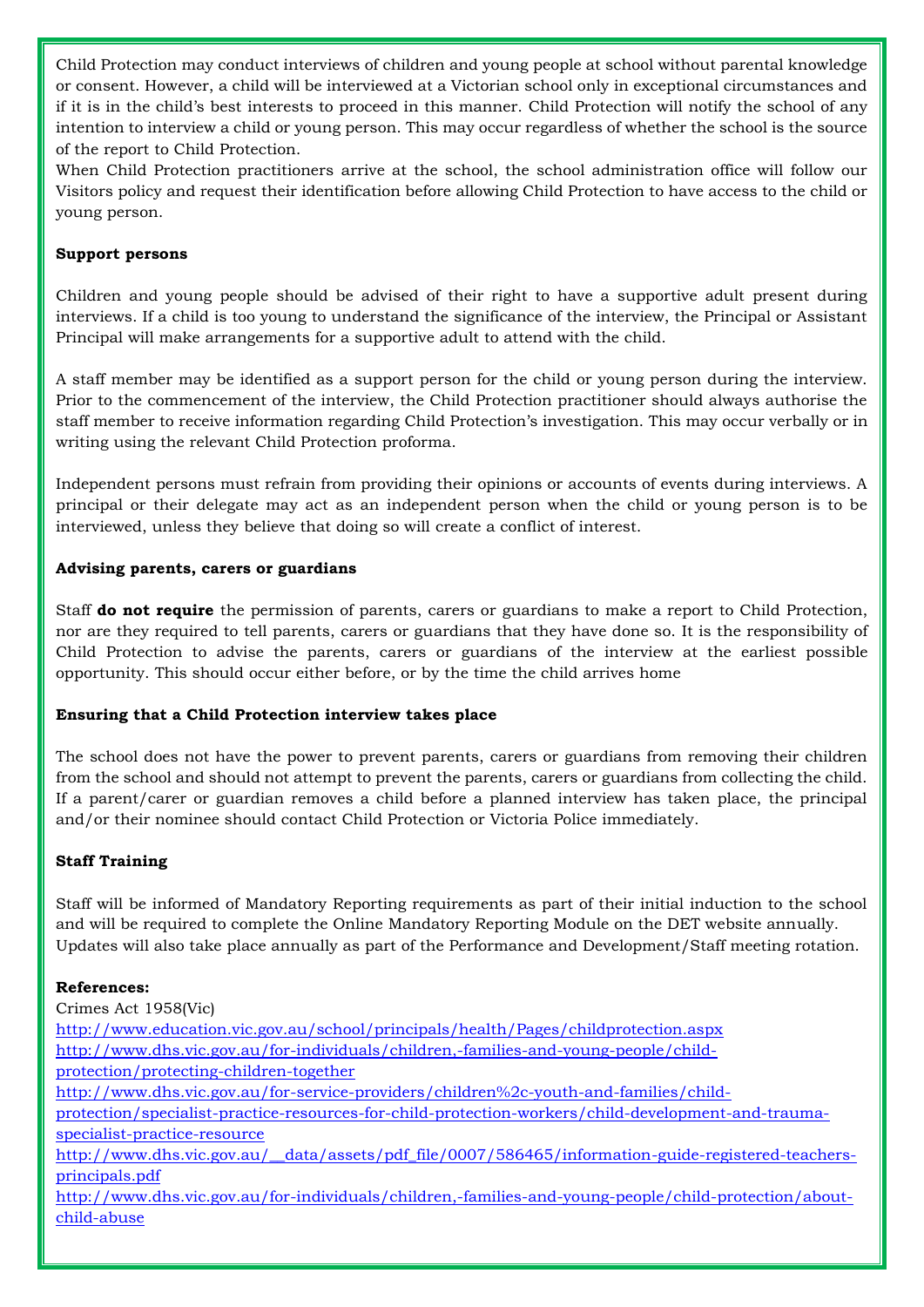#### **EVALUATION**

This policy will be reviewed as part of the schools cyclic review process.

Ratified May 2019



### Child Safe Standards

**Reporting Checklist for Staff**

#### **RESPONDING TO INCIDENTS, DISCLOSURES AND SUSPICIONS OF CHILD ABUSE**

**If you have had an incident, disclosure or have suspicions of child abuse you need to follow these steps.** 

|                                                                                                                                                                                                                                                                                                                                                                                                                                                 | <b>Principal Class</b><br>Key= Staff                                                                                                                                                                                                                                     |  |  |
|-------------------------------------------------------------------------------------------------------------------------------------------------------------------------------------------------------------------------------------------------------------------------------------------------------------------------------------------------------------------------------------------------------------------------------------------------|--------------------------------------------------------------------------------------------------------------------------------------------------------------------------------------------------------------------------------------------------------------------------|--|--|
| <b>RESPONDING TO</b><br><b>AN EMERGENCY</b>                                                                                                                                                                                                                                                                                                                                                                                                     | <b>STEP 1:</b>                                                                                                                                                                                                                                                           |  |  |
| If there is no risk of immediate<br>harm go to Action 2.                                                                                                                                                                                                                                                                                                                                                                                        | If there is no immediate risk of harm then you need to:                                                                                                                                                                                                                  |  |  |
| If a child is at immediate risk of harm<br>you must ensure their safety by:<br>• separating alleged victims<br>and others involved<br>· administering first aid<br>· calling 000 for urgent medical<br>and/or police assistance<br>to respond to immediate<br>health or safety concerns<br>• identifying a contact person at the<br>school for future liaison with Police.<br>Where necessary you may also<br>need to maintain the integrity of | 1. Document OBJECTIVELY what has occurred or been disclosed<br>2. Document the students Date of Birth, Address and parent<br>names of all involved<br>If you are mandated to report continue to step 2<br>*If you are not mandated to report, then you need to hand this |  |  |
| the potential crime scene and<br>preserve evidence.                                                                                                                                                                                                                                                                                                                                                                                             | information over to Inclusion Team/ Leadership for further advice.                                                                                                                                                                                                       |  |  |
| <b>STEP 2:</b>                                                                                                                                                                                                                                                                                                                                                                                                                                  |                                                                                                                                                                                                                                                                          |  |  |
| <b>ABUSE IS WITHIN THE</b><br><b>SCHOOL</b>                                                                                                                                                                                                                                                                                                                                                                                                     |                                                                                                                                                                                                                                                                          |  |  |
| 1. Call Geelong Police on<br>5225 3100                                                                                                                                                                                                                                                                                                                                                                                                          |                                                                                                                                                                                                                                                                          |  |  |
| 2. Record Intake worker's<br>FULL NAME and the time you<br>called.                                                                                                                                                                                                                                                                                                                                                                              |                                                                                                                                                                                                                                                                          |  |  |
| 3. Inform Leadership team of<br>your report immediately after                                                                                                                                                                                                                                                                                                                                                                                   |                                                                                                                                                                                                                                                                          |  |  |
| <b>ABUSE IS WITHIN THE</b><br><b>FAMILY OR COMMUNITY</b>                                                                                                                                                                                                                                                                                                                                                                                        |                                                                                                                                                                                                                                                                          |  |  |
| 1. Call DHHS on<br>1800 075 599                                                                                                                                                                                                                                                                                                                                                                                                                 |                                                                                                                                                                                                                                                                          |  |  |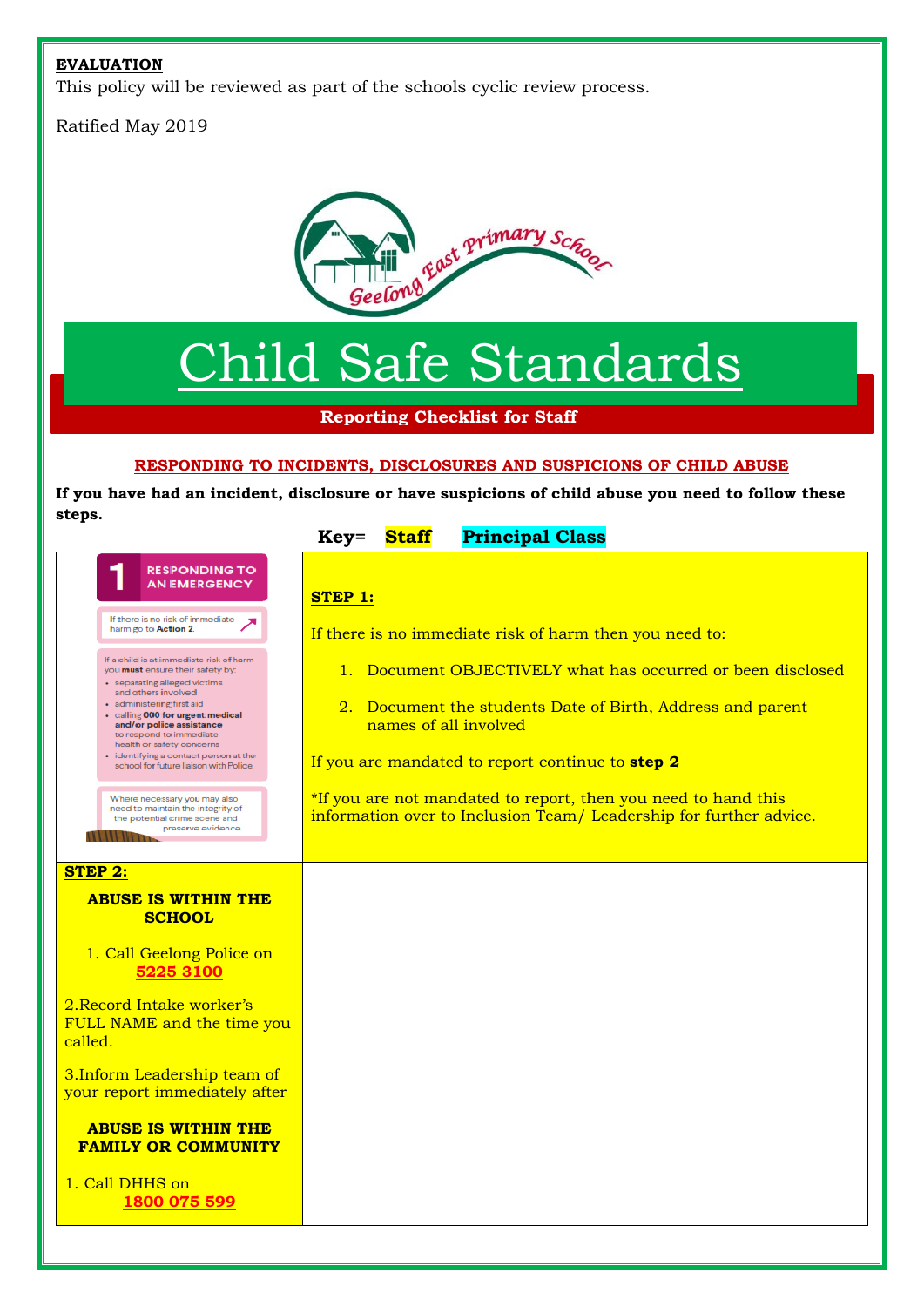

completely prepared for the report to authorities/agencies.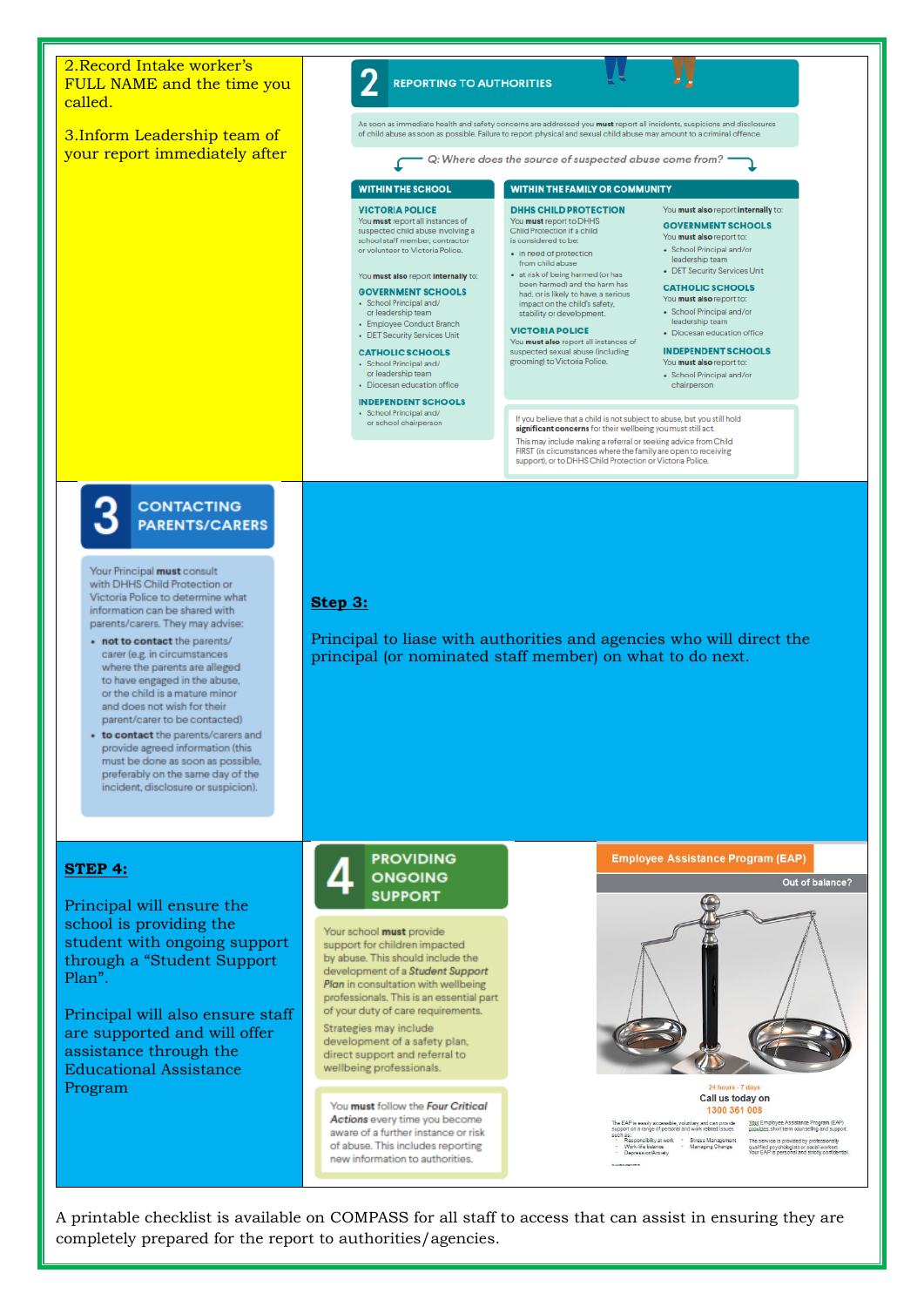#### **See – "Reporting Checklist" in Appendix**

#### **Evaluation:**

- This policy will be reviewed as part of the schools cyclic review process.
- Ratified May 2019

#### **Appendix**



#### **Making a report about an incident, disclosure and suspicions of child abuse.**

**DETAILS:** Date: Date: Time of disclosure:

**Student Name:**

**Student D.O.B:**

**Student Address:**

**Student Parent/Guardian Name:**

**Student Parent/Guardian Contact:**

**Background or relevant information about the student and or family: (ie: newborn in the home)**

**WHAT HAPPENED Dot point what has happened using an objective approach**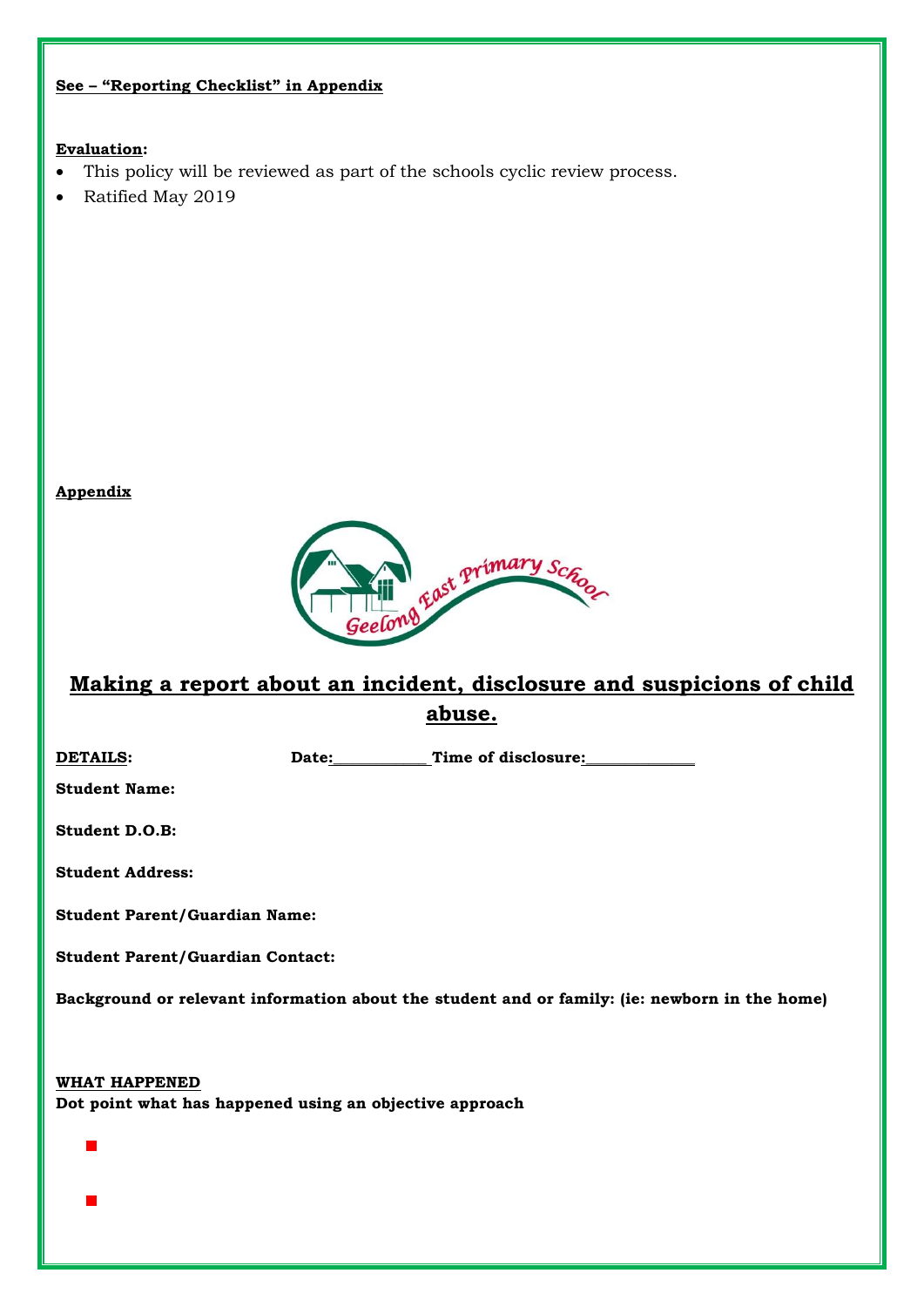

Abuse within the school Geelong police **5225 3100** or Abuse in family/community DHHS **1800 075 599**

**Name of intake worker:**

**Time of call:**

**Comments:**

**MANTRA for information requested that is outside your disclosure-"Under school policy I am not obliged to give that information however, you may Contact my Principal Karen Chaston or Mandy Duthie on 5248 4885"**



### Volunteers and Visitors

**Policy**

#### **RATIONALE**

Government schools have a duty of care to students by taking reasonable care to avoid acts of omissions which they can reasonably foresee would likely result in harm or injury to the student and to work for the positive wellbeing of the child. All staff and volunteers must understand and abide by the professional, moral and legal obligations to implement child protection and child safety policies, protocols and practices. In order to ensure the safety of all students, Geelong East Primary School will follow the DET and Department of Justice guidelines in relation to Working with Children Checks. In addition, school volunteers involved with the collection and/or management of money must have a satisfactory Police Check to ensure the protection of those funds.

#### **PURPOSE**

To ensure the safety of all children in the school under the Child Safe Standards, and to make certain school volunteers adhere to school guidelines when helping in the school.

#### **IMPLEMENTATION**

- The school wants to encourage the involvement of community volunteers in school activities.
- Volunteers may work in a variety of capacities within the school, or outside the school boundaries. E.g. at sporting events, excursions or camps.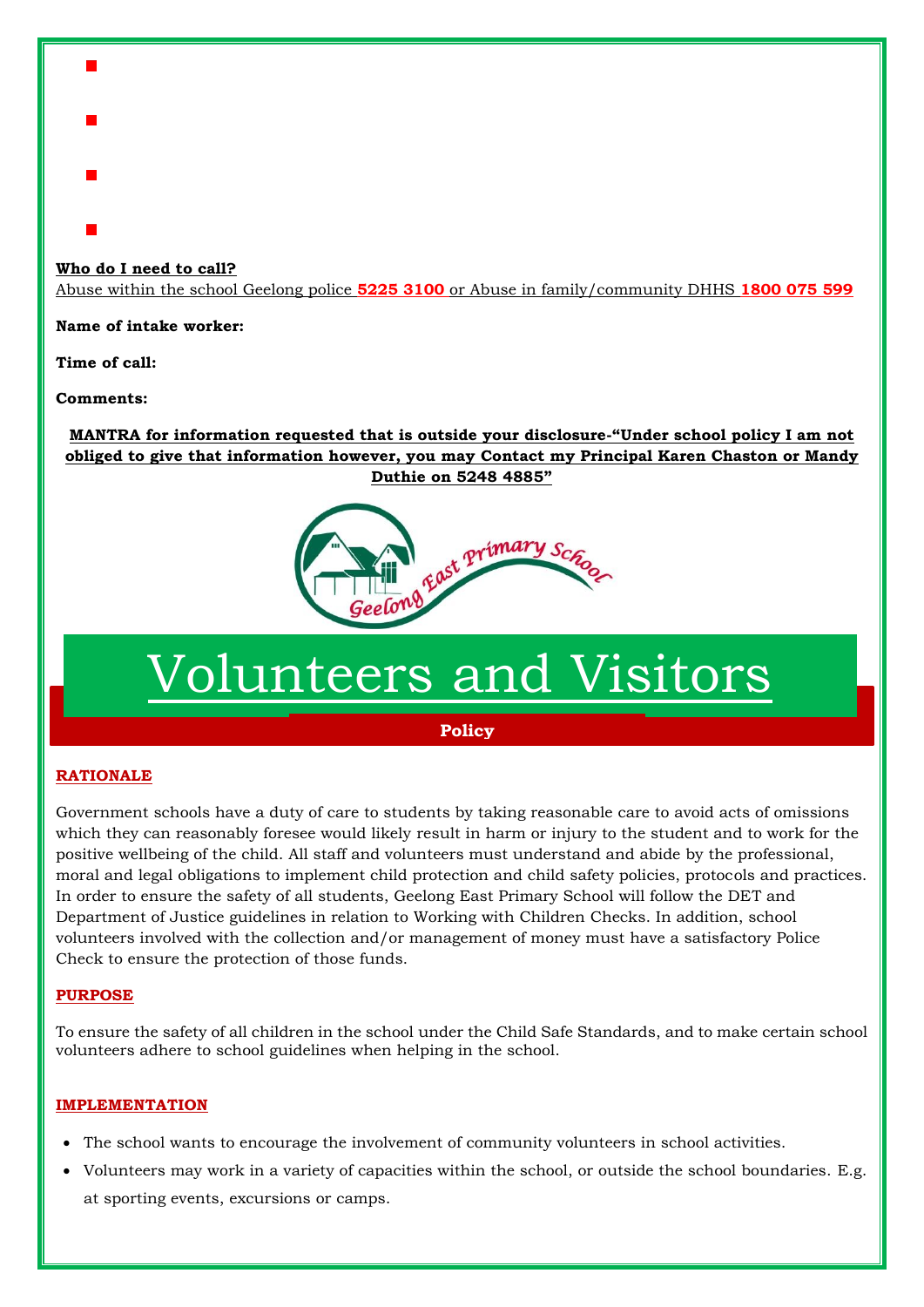- Volunteers may come from the immediate school community, e.g. parents, grandparents, neighbours, or from other groups and organisations, e.g. church groups, Tertiary Institutions, Service Clubs, Ardoch Foundation.
- All volunteers participating in a school activity involving volunteers must be supervised by a school staff member.
- Any volunteer participating in a school activity must have a satisfactory Working with Children (WWC) Check, participated in an annual Induction Program at the school and signed the School's Volunteer Agreement which includes the child safe code of conduct.
- Volunteers who handle money, e.g. School Banking helpers, Canteen helpers, Parent Club members, must also have a current satisfactory Police Check.
- A record of each volunteer's WWC and/or Police Check will be kept in the school and updated regularly.
- Any tradesperson, e.g. plumber, electrician, builder, working in view of students must have and show a current WWC Check or be directly supervised by a school staff member.
- It is the responsibility of the school staff member organising an activity to ensure that volunteers have the required WWC and/or Police Check and have completed the induction program.
- All volunteers must follow the usual sign in/out procedures before commencing activities.



### School Volunteers Agreement

#### **Agreement**

**School volunteers are asked to read this declaration carefully. For security and confidentiality reasons the agreements contained in this document are prerequisites to parents and friends intending to assist in class /school programs. The school greatly appreciates the commitment and generosity of parents offering such assistance, but must, at all times ensure that the children's learning and welfare has priority over all other matters.**

I wish to offer my services in a voluntary capacity as a classroom and / or program helper at Geelong East Primary School.

In doing so, I am aware of the need for child safety and security at all times as well as an expectation that I will maintain strict confidentiality about individual children's academic progress and welfare. I am also aware that I am offering assistance to the class or program teacher and will be guided by the teacher's advice and instructions.

As a classroom and / or program helper at Geelong East Primary School**, I agree to:-**

- Undertake a criminal records check for school volunteers processed through the Education & Early Childhood Department. There is no cost for this check.
- Attend a School Volunteer Induction program each year prior to commencing as a school volunteer and completing the necessary DET OHS induction documentation.
- Work co-operatively with teachers as partners in education to provide support and assistance to students.
- Follow the advice and directions of the teacher-in-charge of the program.
- Maintain strict confidentiality about the academic progress and welfare of students involved in the program.
- Discuss any issues of concern regarding student safety, the class or school program with the teacherin-charge of the program or with the Principal or Assistant Principal.
- Inform the school on occasions when I am unable to attend at the agreed time.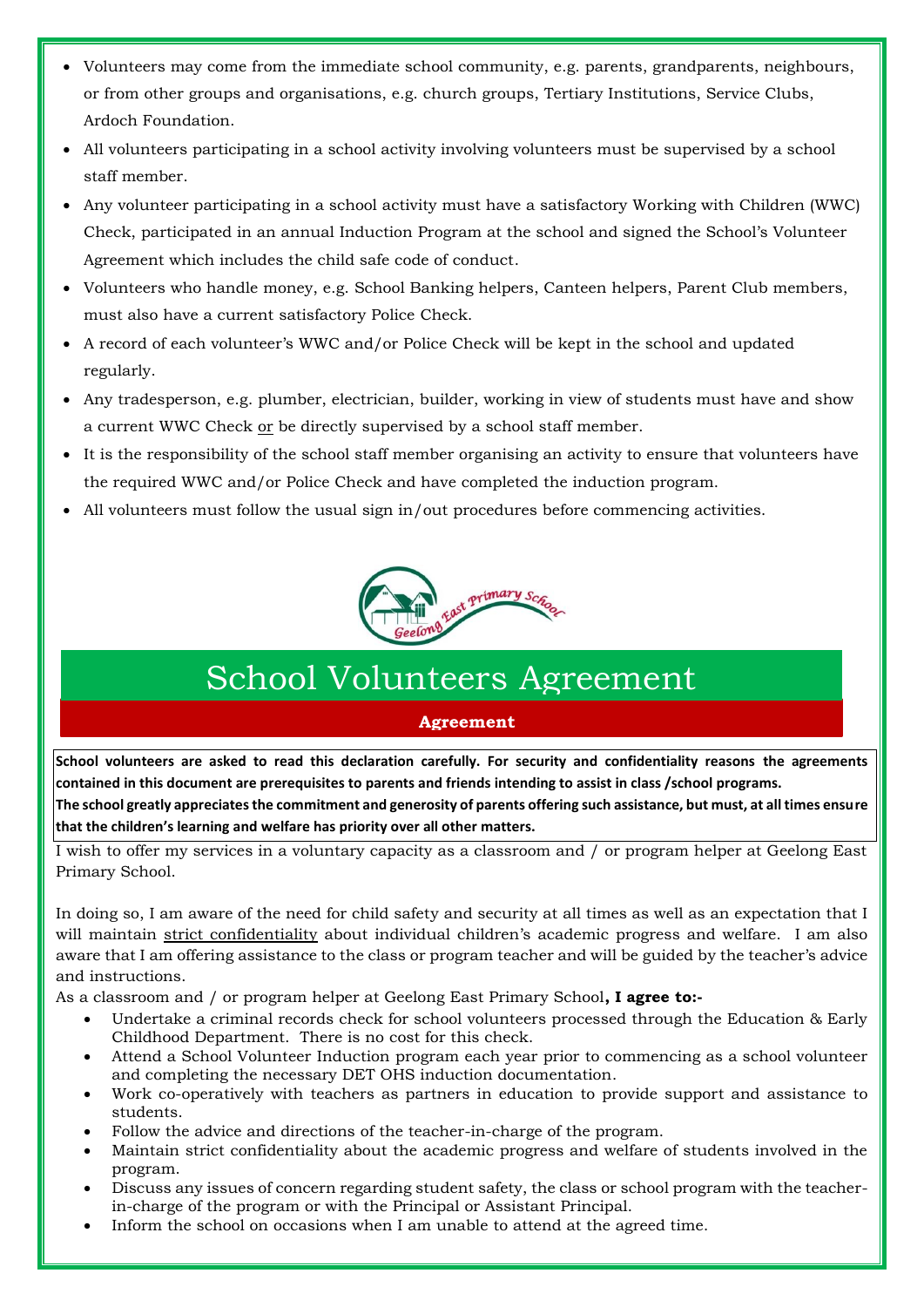- Make every effort to attend any meeting called to discuss the school volunteer program.
- Promptly notify the office of any personal injuries sustained while assisting in the school.

As a classroom and / or program helper at Geelong East Primary School, **I agree that I must not:**

- Develop any 'special' relationships with children that could be seen as favouritism (for example, the offering of gifts or special treatment for specific children)
- Be in the school playground at recess or lunch breaks unless directly accompanied by a staff member (this does not include teachers on yard duty)
- Exhibit behaviours with children, which may be construed as unnecessarily physical (for example sitting on lap.)
- Put children at risk of abuse (for example, by locking doors)
- Do things of a personal nature that a child can do for themselves, such as toileting or changing clothes
- Engage in open discussions of a mature or adult nature in the presence of children (for example, personal social activities)
- Use inappropriate language in the presence of children
- Express personal views on cultures, race or sexuality in the presence of children
- Discriminate against any child, including because of culture, race, ethnicity or disability
- Have contact with a child or their family outside of our organisation without our leadership team's knowledge and/or consent (for example, no babysitting). Accidental contact, such as seeing people in the street, is appropriate)
- Have any online contact with a child at Geelong East Primary School
- Ignore or disregard any suspected or disclosed child abuse.

By observing these standards you acknowledge your responsibility to immediately report any breach of

this code to the **Geelong East Primary School** Inclusion Team/ leadership.

#### **In the School**

Volunteers may only be in the school playground at recess and lunchtimes if directly accompanied by a staff member. Staff on yard duty need to give their full attention to the students in the yard and are unable to supervise volunteers in the yard while on duty.

Volunteers are welcome to access tea and coffee in the staffroom outside the school's scheduled recess and lunch breaks (11:00 – 11:30 and 1:30 – 2:15).

Staff often use these times to catch up with fellow staff members about a range of things, which can be both school, and non-school related topics, the content of which may be confidential or highly personal.

Geelong East Primary school greatly appreciates and values our volunteers. Many programs would not be possible without you. Thank you for your commitment to our school.

Mandy Duthie

Assistant Principal Geelong East Primary School

**Code of Coduct and Volunteer's Agreement** 

--------------------------------------------------------------------------------------------------------------------------------

**I have read and agree that the content of the Child Safe Standards Code of Conduct document and Volunteer's Agreement is clear. I understand my role as a volunteer at Geelong East Primary School and that I must adhere to the Code of Conduct and will conduct myself in accordance to this code and the Volunteer's Agreement:**

---------------------------------------------------------------------------------------------------------------------------------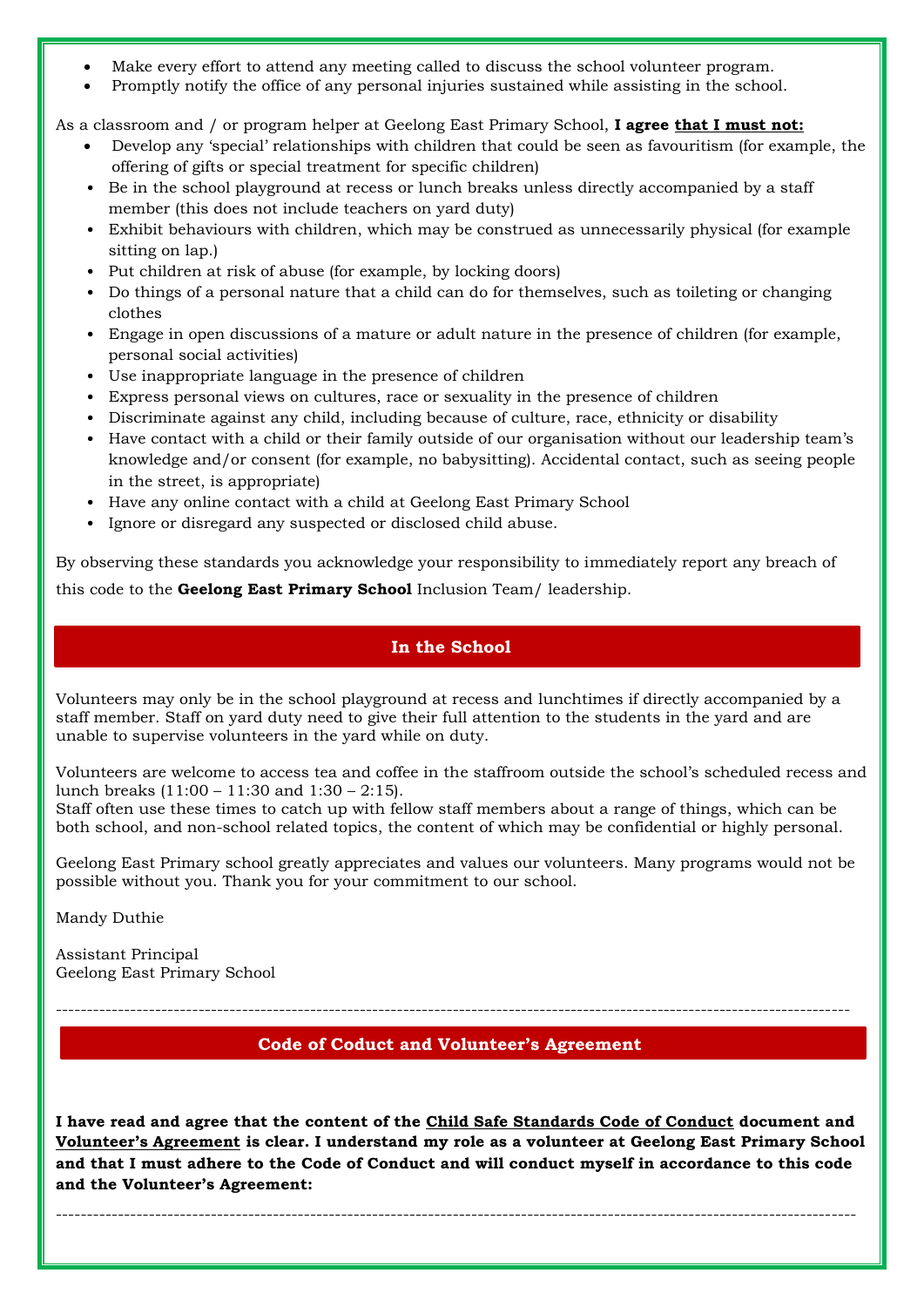| The areas I would like to assist with are (please specify):                                                                                                          |                                                                                                                           |                                                                                     |                                                                                                                                                        |  |  |
|----------------------------------------------------------------------------------------------------------------------------------------------------------------------|---------------------------------------------------------------------------------------------------------------------------|-------------------------------------------------------------------------------------|--------------------------------------------------------------------------------------------------------------------------------------------------------|--|--|
| Reading/Writing Program<br>Bike Ed Program<br>$\Box$ Camps<br>Parents Club                                                                                           | $Class$ <sub>_________</sub><br>$Class$ <sub>________</sub><br>$Class$ <sub>________</sub><br>$Class$ <sub>________</sub> | $\Box$ Mathematics Program<br>$\Box$ Excursions<br>$\Box$ Sport<br>Canteen<br>Other | $Class$ <sub>________</sub><br>$Class$ <sub>________</sub><br>$Class$ <sub>_________</sub><br>$Class$ <sub>_______</sub><br>$Class$ <sub>_______</sub> |  |  |
| Date $\frac{1}{\sqrt{1-\frac{1}{2}}}\sqrt{1-\frac{1}{2}}$<br>I have a current working with Children check (WWC)<br>I have participated in the 2019 Induction Program |                                                                                                                           |                                                                                     |                                                                                                                                                        |  |  |
| <b>Sust Primary Sch</b>                                                                                                                                              |                                                                                                                           |                                                                                     |                                                                                                                                                        |  |  |
| Safe Environment                                                                                                                                                     |                                                                                                                           |                                                                                     |                                                                                                                                                        |  |  |
| <b>Policy</b>                                                                                                                                                        |                                                                                                                           |                                                                                     |                                                                                                                                                        |  |  |

#### **RATIONALE**

Schools should be a safe place for everyone including students, teachers and other staff, families and members of the local community. The involvement and commitment of the whole school community is required to achieve a culture in which safe and respectful schools are everyone's concern and responsibility.

It is essential that all schools promote and provide a supportive learning community where all students feel, and are, safe. Students have a fundamental right to learn in a safe, supportive environment and to be treated with respect. School staff also have the right to teach, work and participate in an environment that is safe and supportive. Similarly, parents and other local community members have a right to feel safe, supported and respected in the school context.

#### **PURPOSE**

Geelong East primary School acknowledges the importance of an environment that contributes to the health and wellbeing of all staff and students. It is recognised that every member of Geelong East Primary School has an impact on students' health and can contribute to creating a safe environment. All members of our school community including staff, students, families and volunteers will be supported to meet this policy.

Our commitment: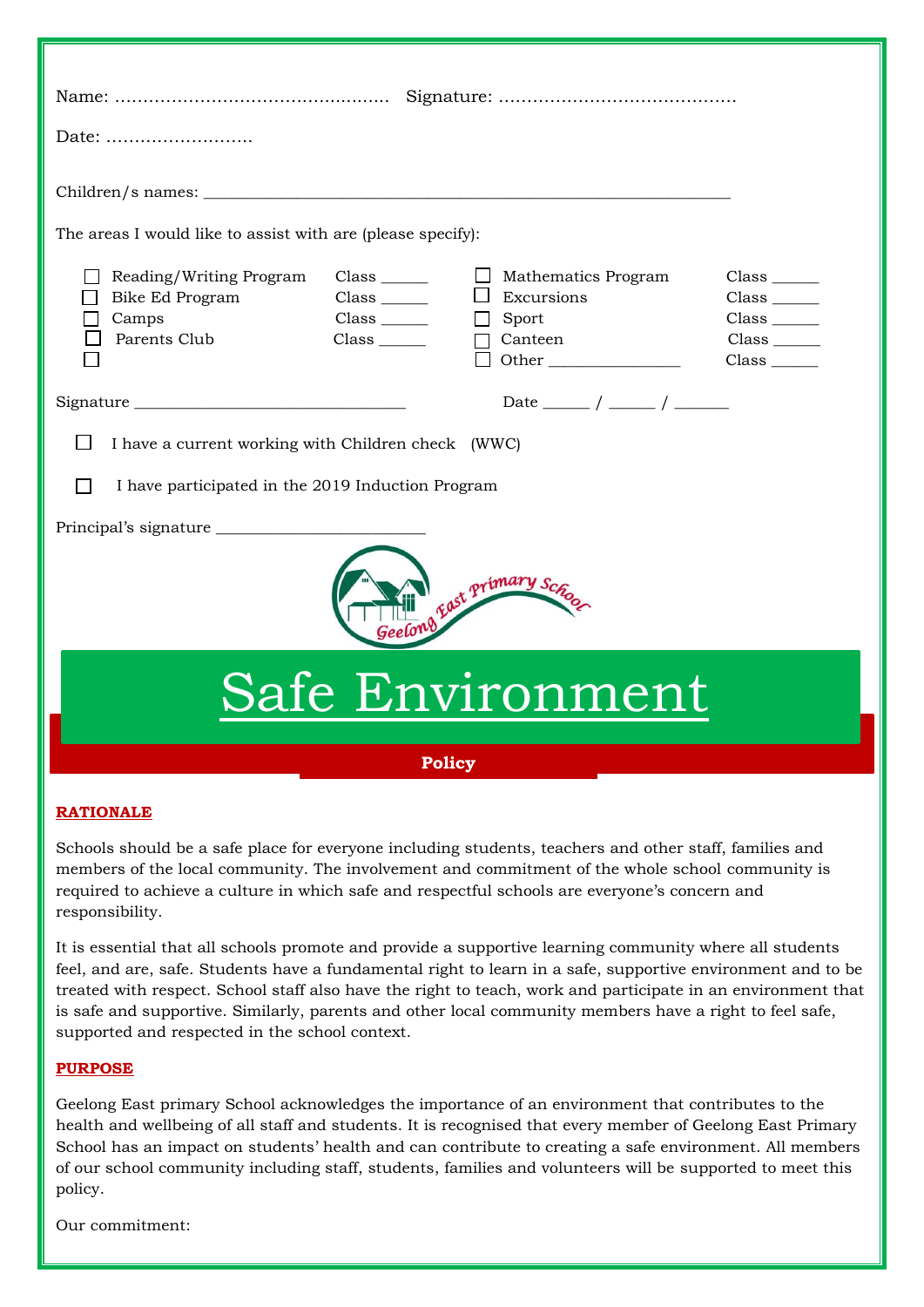- provide a safe, inclusive and empowering school environment for students, families, staff and visitors
- deliver safety education in one or more learning key areas of the curriculum as a part of a whole school approach to health and wellbeing
- ensure families, students and staff are key partners in promoting a safe environment

• As a health promoting school, we will promote the safety and wellbeing of children, staff and families through learning, policies, creating a safe and healthy physical and social environment, and developing community links and partnerships.

#### **IMPLEMENTATION**

#### **Healthy policies**

- Staff, families and students are involved in guiding the development and implementation of the whole-school safe environment policy and are provided with information about policy requirements.
- If a student is suspected of being at risk of or experiencing social, emotional, behavioural or bullying difficulties the school will implement the positive behaviour policy or student welfare policy under the direction of the Principals and Welfare team.

#### **Healthy physical environment**

- The school provides a welcoming and inclusive physical environment, which reflects the diversity and interests of the students, families and staff.
- The school ensures the use of appropriate and properly fitted protective equipment during physical activity to reduce risk of injury.
- The school takes action to minimise hazards from road traffic, particularly during pick up, drop off periods and other high risk times.
- The school provides a safe, inclusive and empowering social environment that promotes a culture of respect, fairness and equality.
- The school implements strategies to promote positive and responsible behaviour and to prevent and respond to bullying, discrimination and harassment.
- Staff and families recognise that they are role models and are encouraged to demonstrate behaviours that promote safety.

#### **Learning and skills**

- Social and emotional learning, safety education and related health messages are incorporated across the curriculum from Foundation to year 6 and are delivered in one or more key learning areas of the curriculum with a particular focus on Respectful Relationships Framework.
- The school provides a curriculum and alternative programs that actively engages and builds students' self-awareness, social awareness, responsible decision making, self-management and relationship skills.
- Collaborative group activities that encourage inclusion, participation, team-work and cooperation are incorporated in the curriculum.
- Staff are supported to access resources, tools and professional learning to enhance their knowledge and capacity to promote safe environments and behaviours.

#### **Engaging children, young people, staff and families through Respectful Relationships**

- Families, students and staff are key partners in developing and supporting safety initiatives and are provided with information, ideas and practical strategies on a regular basis to support safety in the school and at home.
- Students are engaged in developing and implementing safety initiatives via junior school council, student action teams or other representative structures.
- Staff are encouraged to develop competencies to facilitate engagement of families and students from diverse cultural backgrounds.

#### **Community partnerships**

• Staff are encouraged to work with local health professionals, services and organisations to increase the school's capacity to deliver safety initiatives and promote safe environments.